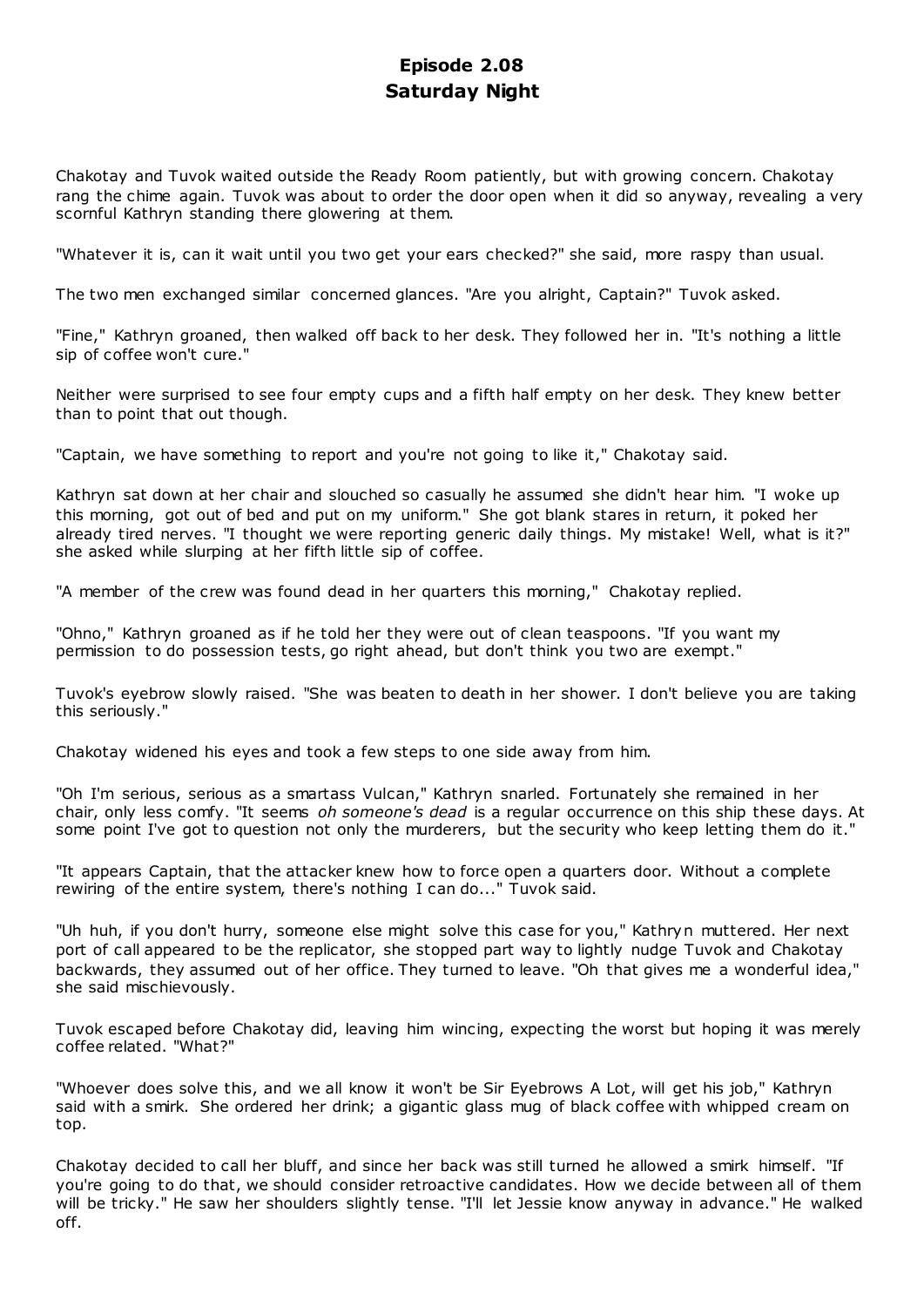Kathryn shuddered in rage, at least until she had a messy slurp of her coffee, leaving her with a white frothy nose.

### **The Mess Hall:**

Morgan walked inside to find it extremely busy, no tables were free. She walked up to a table which Tani was sharing with Danny and Ian.

Tani immediately got up. "Morgan, how are you?" she asked in a huffy tone.

"Oh give it up, Tani. Just get over it, you're still my best friend," Morgan said.

"Whatever you say, Morgan," Tani muttered as she walked away to the opposite side of the room.

Morgan reluctantly took her seat. "You think she would have gotten over it by now."

"Is it true?" Danny asked.

"Yeah, I don't know why she won't get over it," Morgan replied.

Danny and Ian looked at each other smirking. "Then I can see why she hasn't," Ian said first to Danny's disappointment.

"Okay?" Morgan said impatiently.

"Tani has a fancy for James. Can't say I blame her," Danny said, winking at her fiance beside her. He didn't react, Morgan wasn't sure if he was used to it or if he'd tuned her out.

"Yeah so? Nobody thinks otherwise. What's that got to do with anything?" Morgan grumbled, hiding her disgust for the moment.

Danny was about to answer her, but Ian nudged her lightly with his arm. Danny whined like a child told she couldn't have that toy she wanted. "Trust me, I saw this all the time back when we were your age. Once you grow up a bit, you'll stop fawning over the bad older boys. It's just a fad, you'll get over it, all teenagers do." Danny giving him another wink made him frown, "unless you're Danny."

Morgan's face scrunched up while her eyes drifted between the two. "What?" she finally spat out. "Why are you including me in this? Gross."

Danny and Ian looked at each other with confused expressions on their faces. "Tani said she wouldn't forgive you for pursuing him, knowing that she fancied him too. I mean I doubted the *just to spite me* part of her rant, but..." Danny said.

"I didn't, I'm not! And I don't fancy him!" Morgan screeched.

"Why would she lie about that? It doesn't help her," Ian mused aloud.

"Fancy who?" a familiar voice asked. The three looked up and they saw James standing near the table.

"Now look what you've done!" Morgan yelled.

James scanned the table, looking a little worried as he finally focused on Danny. "What *have* you done?"

"God, you have a real talent for popping up when you're being talked about," Ian sighed.

James twisted his face and looked to the side. "Oh, I must've misheard."

"Nope, Morgan fancies you," Danny said and she burst into giggles. Ian couldn't help but join her.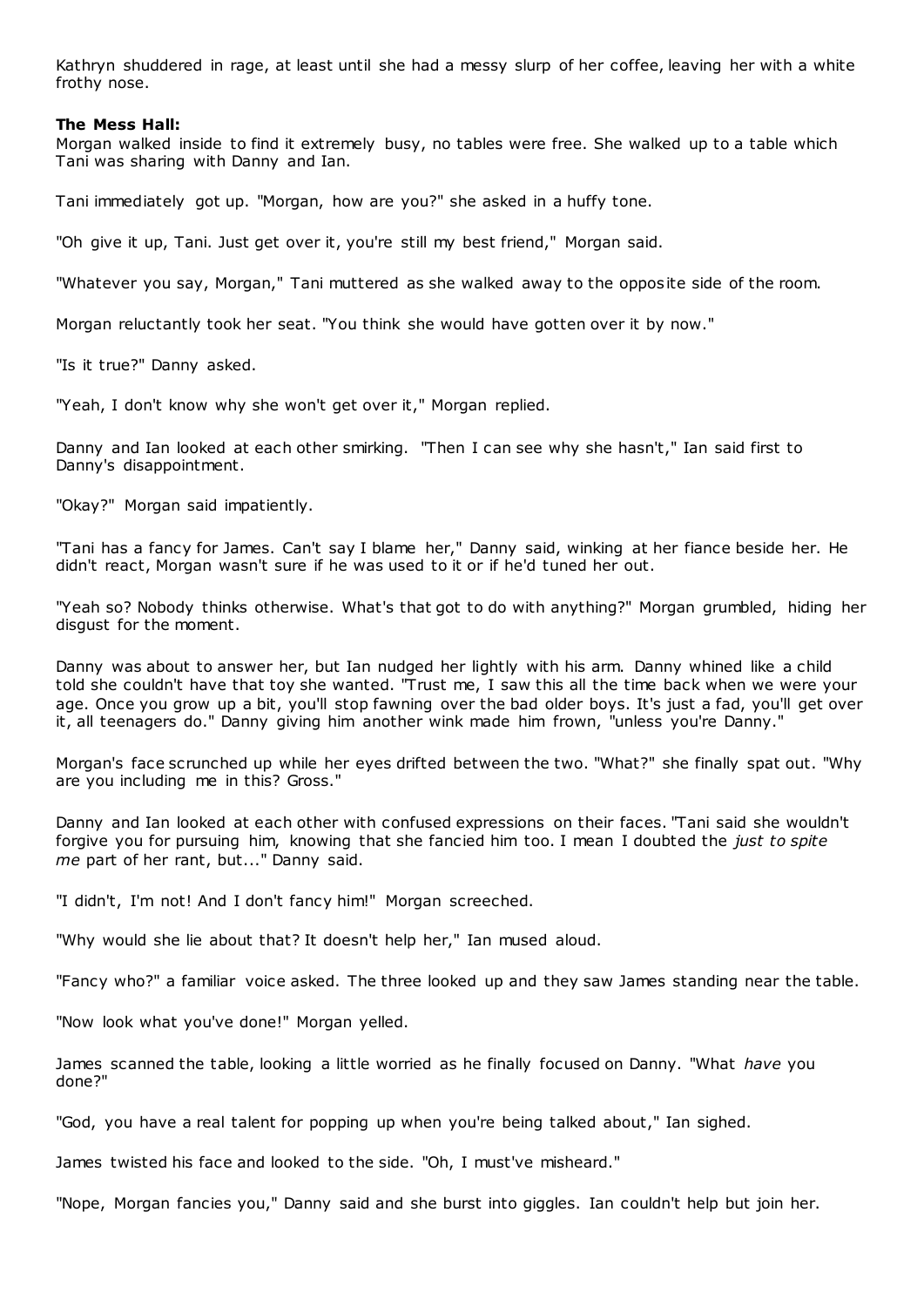"I do not! Tani lied, she's just trying to get me back!" Morgan snapped.

Ian sniggered, "you know, I always said another Slayer would be just your type."

"What's the matter with you? She's a kid," James said, staring at him coldly. Ian instantly looked away to avoid freezing.

"Yeah well, he's an old man," Morgan said.

"I'm not old!" James snapped.

"Oh, they're having a lovers quarrel already," Danny said quietly, she and Ian burst out laughing again.

"Yeah, we'll leave them two alone to work it out," Ian said. The couple stood up and headed out talking quietly amongst themselves.

James watched them until they were gone, then sat down on the nearest seat. "I see they've moved on from teasing me about Jessie. Run out of original jokes, probably."

Morgan scowled. "No, they're idiots who believe anything they've been told. Tani lied and they bought it." She noticed the slightest of smirks on his face. "Do you honestly think I'd fancy you?"

"No, that's why it's funny," James answered.

"Oh please! Tani could've picked somebody more realistic," Morgan said.

"Like Craig?" James asked.

Morgan overexaggerated pretending to gag. "How is that more realistic?"

"It's not, but at least he's closer in age," James replied. Morgan seemed to buy it, she looked over her shoulder at the replicator queue. "Though he's still bleating on about you kissing him."

Morgan's attention snapped back to him, fully armed with the Janeway Glare. "No I didn't!"

"I've told him to stop, but he accuses me of being jealous and stealing his thunder, whatever that means," James said.

"Well duh, even I know that means you and Jessie's makeout session got more attention. Probably cos it's true," Morgan groaned.

James narrowed his eyes back at her. "And how would anyone other than you know about that?"

Morgan laughed nervously, "well you know, ship this size and rumours, and all. Oh look..." She hurried over to the free replicator to get a drink.

An ear piercing sound approached the Mess Hall, rendering the whole room in dreaded silence. Some people were prepared and popped ear muffs on. For once Neelix wasn't the cause of it, the sound came from behind the doors and it only got louder when they opened. On the other side was a frazzled looking Tom carrying a squirming bundle. He scanned the room like his life depended on it.

Next thing anyone knew, he was standing besides James' table with a wide eyed expression. "You, time to earn your keep," he mumbled, drowned out by the crying.

James slowly looked around and up at him with the smallest of frowns. "What?"

Tom groaned impatiently. "You," he grunted and pointed at him, James looked worried for a moment, "godfather." The crying settled to mere whimpers while he spoke louder and louder. "Babysit! Slow enough for ya?" Tom ended up shouting. Everyone looked at him but he couldn't care less.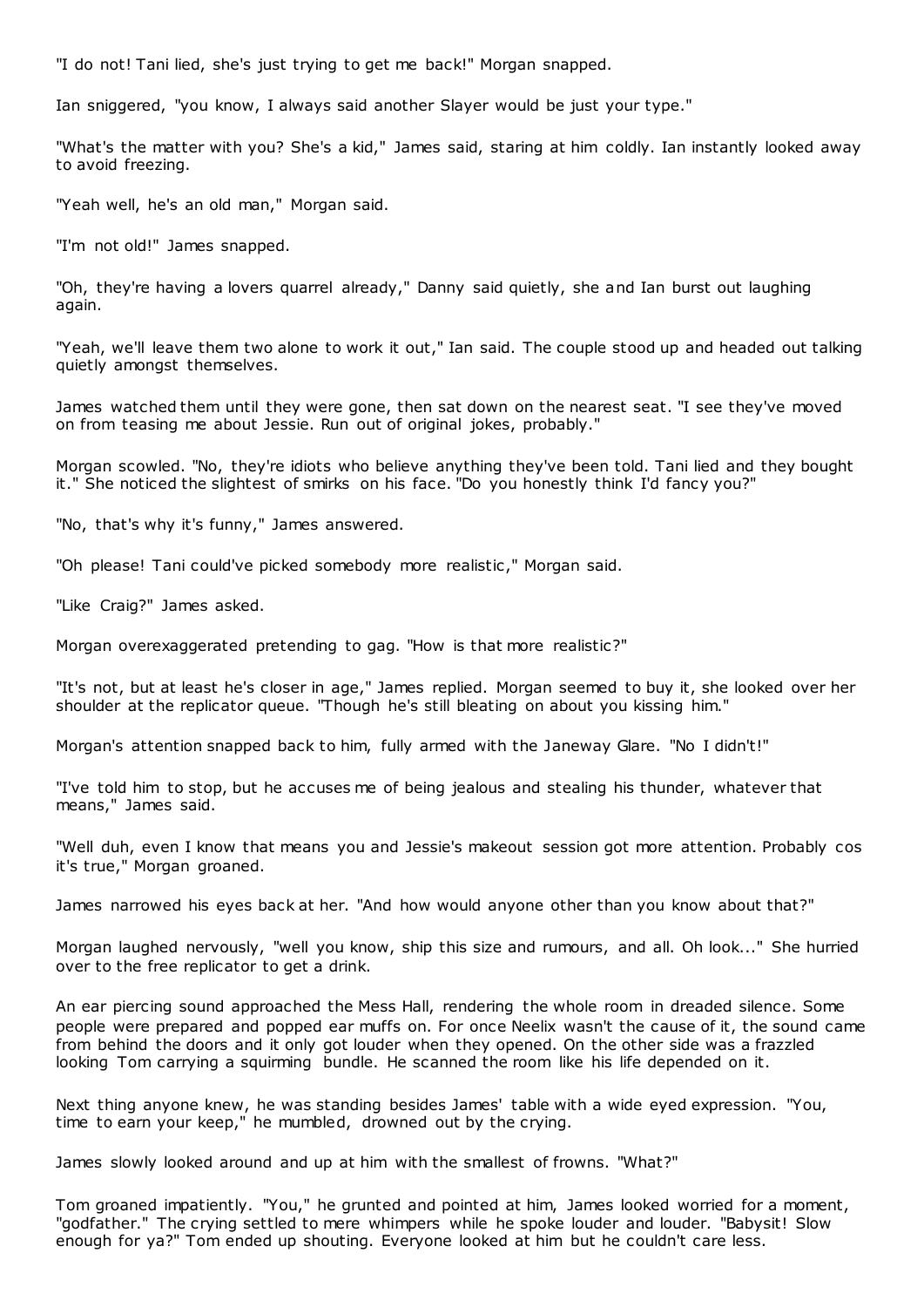A little squeaky whine brought James' eye down to the moving, much quieter lump in Tom's arms. He noticed then how high his own shoulders had tensed, trying to lower them he realised he was shaking too. He tried to smile to cover that, "I thought you didn't want me around him."

Tom didn't notice his reaction or care about it, he shrugged with indifference. "I already asked Jessie, but she gave me some busy excuse and hung up on me. So beggars can't be choosers." He noticed James' eyebrow raise, it ticked him off. "Hey with all that's going on, I need a bodyguard more than a babysitter. If you have to take that literally, be my guest."

"Why, what's happened?" James questioned.

Tom rolled his eyes. "I'll drop by yours at 2000 hours."

"Um, I didn't..." James said.

"You'll get paid," Tom quickly blurted out, his eyes wide again.

James once again eyed the bundle he assumed had fallen asleep since he hadn't made a peep for a while. "He can't be that hard to..."

Tom's tired eyes widened further, "fine, prove it! This kid relishes off making me suffer, so you two will get on." James held his tongue, it wasn't the right time. "See you tonight."

Tom turned to leave. James was momentarily distracted at the multiple scenarios playing in his head to notice he had at first. Tom bumping into Morgan with a painful, "ouch!" did the trick. The baby sounded like he laughed at him.

"Oh I like him already," Morgan said with a smirk.

"Really?" Tom said, abruptly turning to follow her. "Ok, want him? Tomorrow night, ten rations an hour."

Morgan turned up her nose as she sat down in her original seat. "No," she laughed.

"Okay twenty," Tom stuttered.

"No," Morgan said slowly. Her widening eyes drifted across the table towards the uncomfortable James.

He sighed, once more noticing he was shaking. "It's okay Tom, I'll do it."

"Thirty!" Tom blurted out, then frowned. "Oh wait, you said yes. I'm not raising the wage."

"Don't bother," James said, shaking his head. "Just don't talk to me for a week, or..."

"Deal!" Tom ran off, nearly bowling over Tani on her way to the replicator. Morgan watched her.

James sighed. "This'll be a disaster."

"Only if she comes over," Morgan said.

"She?" James said, "she who?"

Morgan only had to turn her head an inch to stare at him, so she assumed he didn't notice. "Oh, forget it."

Tani meanwhile took her seat besides Naomi, only to find someone new sitting there with them who she did a double take at. "Woah, who is the old bat?"

Samantha scowled, while Naomi laughed nervously. "That's my mom," the latter answered.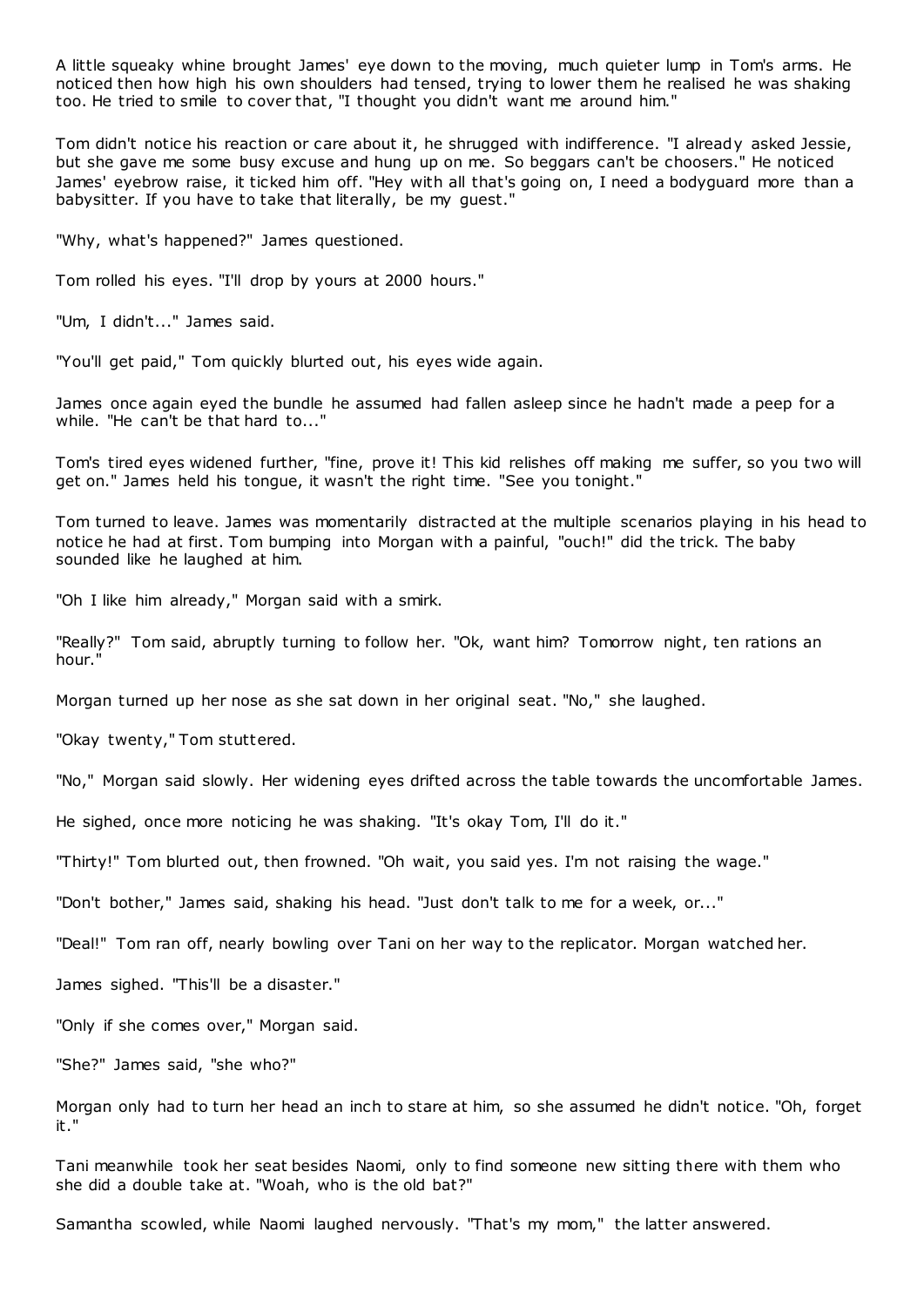"You have a mum?" Tani stammered, eyes widening, "where's she been hiding all this time?" Samantha made a little grunt, opting to ignore her after that but the young girl focused on her. "You need to tell that girl to stop stalking grown men she fancies. She's just a kid, they can't date her."

Naomi's face flushed furiously, "Tani!"

Samantha's frown only grew, "excuse me?"

"It's just, I'm worried about her. She's still just an ickle 'un, naive, you know? It's a little sad and creepy, but you're welcome," Tani said. For no reason that her two tablemates could see, her eyes almost bugged out. She got up quickly and to their relief left them alone.

At the same time James had decided to get up and go as well. He noticed her gunning for him, so he quickly escaped long before she got to the table. "Wait! You didn't answer my letter, it says read." She ran after him.

Samantha turned to watch the teen disappear out the door. All anyone could hear was her shouting, "I'll be there at eight!"

Morgan shook her head, mouthing wow.

Tuvok waited patiently while the person sat in front of him spoke, on the outside any way. Inside he had stopped listening ten minutes ago and was silently trying to meditate.

"So then I got a new one, and guess what?" Tuvok didn't hear that to answer, still she continued. "The prick installed a second blade on his, it looked so... awesome, all jagged edged and rrrr, fast. I took it from him, but the bitch took mine. So it was totally self defence. Right? Okay, I'm going now, bye."

Tuvok noticed his visitor getting up, bringing his attention back to the real world. "Miss Emma. You have not answered my questions."

Emma groaned and begrudgingly sat down again. "I did. I said it wasn't me."

"I did not accuse you," Tuvok said, eyebrow twitching. "Although, perhaps I should speak with this man you spoke of. What did you say his name was?"

"I dunno, Evil something, said it was backwards. So I called him Evil Cu..." Emma replied.

"Indeed, then perhaps you could go through the crew file head shots," Tuvok said. Emma's eyes lit up for no reason he could see. "To see if any one of them is familiar."

Emma sighed in disappointment, "aaw, fine."

"Getting back on topic . A woman was murdered this morning, and..." Tuvok said.

"Oooh how?" Emma asked.

Tuvok was more than put off by that, it left him speechless for a few seconds. "Thank you Miss Emma, that will be all."

"Okeydokey," Emma said cheerfully. She hurried out of the office, leaving Tuvok alone with his suspects list. He checked to see who was next. The name that followed Emma's made his whole body fall cold, he couldn't help but shudder. "No," he said while skipping to the next name.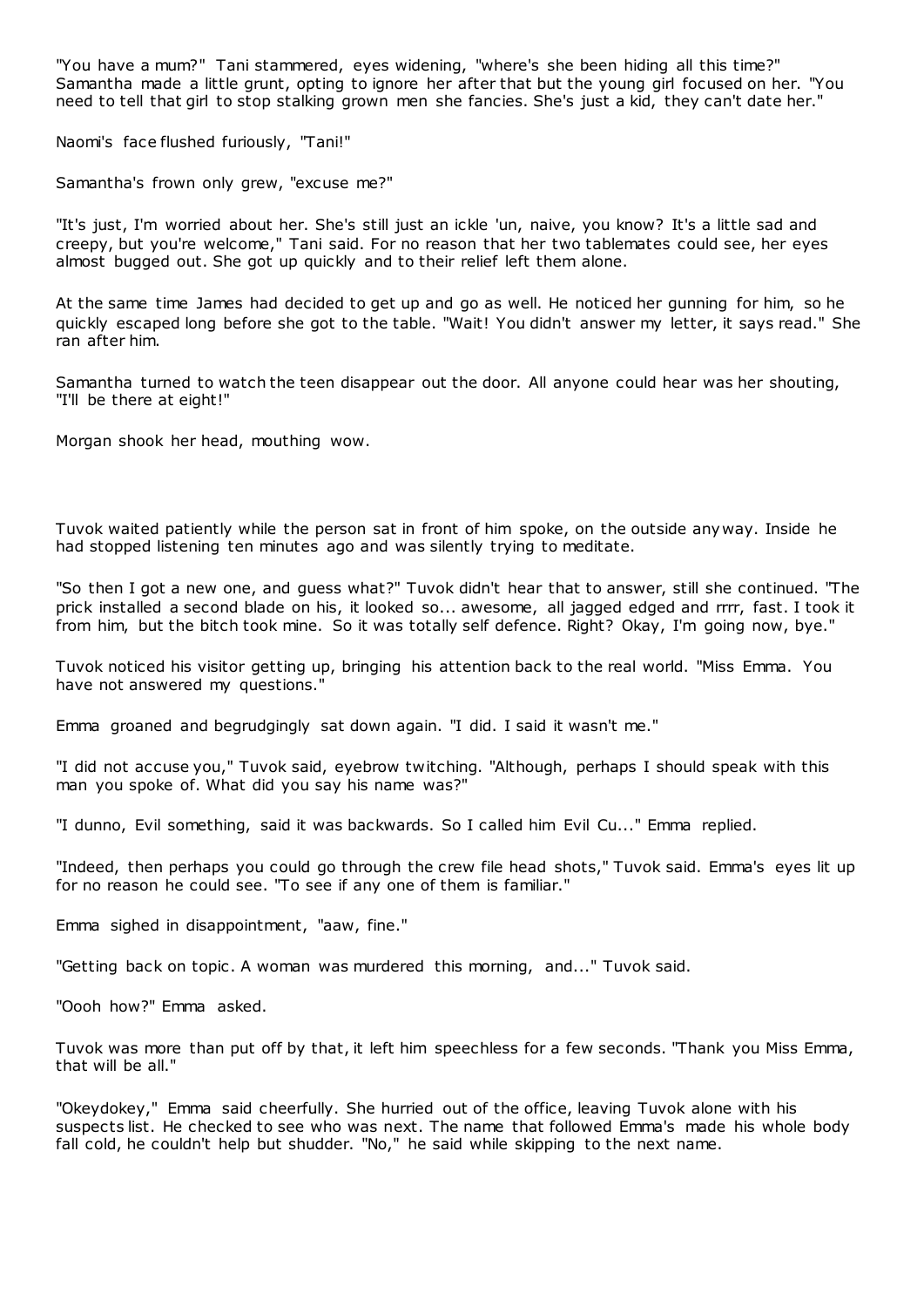After a few detours and a trip to the opposite end of the ship, James finally reached the deck he was aiming for. No one was following him anymore, so he made his way towards his quarters. To his surprise he found a man standing there pressing the door chime and waiting.

"Er, can I help you?" James asked on approach.

The man frowned in an almost mocking way. "What? No." James eyed his own door briefly and back again at the man. "I'm waiting for someone, not that it's any of your business."

"I see," James said as neutral as possible. He walked straight inside, leaving t he stranger staring flummoxed at his previous spot. His proximity kept the door open.

"You're... you must be James, aren't you?" the man stuttered. "Oh dear, not good."

James stayed in the centre of the room by the table, pulling all manner of faces. "I think so, let me check."

The man laughed nervously. "It's funny, Jessie and I were meeting here at thirteen hundred and I thought being a few minutes early wouldn't be a problem."

James thought about what to say to that as he walked towards the replicator. All he could come up with was a disinterested, "okay."

"I'll come back at one, I'm not..." the man said, pointing to the right.

"It is one," James said before he ordered a drink. He didn't hear anything, so he assumed the guy was still there. "Either come in or go, you're letting a draft in."

The man stepped in enough for the door to close, he remained there looking very awkward. "It's not what you think," he blurted out.

James shook his head as he collected his cup, "really?" He turned back around, "but I w as so sure you were some strange guy standing at my door. That's weird."

"Andy," the man said abruptly at the same time James was taking a drink. While still doing that he eyed him, raising an eyebrow. "Andrew Wright. I'm just her friend."

"Okay," James said again, glancing to one side.

Andrew sighed in a futile attempt to settle his nerves. James walking back towards the table undid any of his efforts. "I shouldn't be in here. You know, I assume. It's still new, she doesn't trust me alone yet."

James placed the cup down on the table, all while keeping a close eye on him. Andrew's guard tightened even more so, he looked like he was seconds away from bolting to the other side of the ship. "Why are you..." he said, gesturing toward him. "Did you think I only let you in so there were no witnesses?"

"What?" Andrew said, eyes shooting wide open. "No, no, of course not! It's just she's told me a lot about you, so I didn't want to give the wrong impression."

James glanced away briefly, sighing in frustration. "Okay," even he was getting sick of saying.

"She hasn't mentioned me, I know. She was going to, it's just..." Andrew said.

James held up a hand, signalling him to stop. "Then don't, it doesn't matter, it's none of my business."

Andrew's left shoulder and eyebrow twitched. "It does. I mean, that whole incident with that last guy."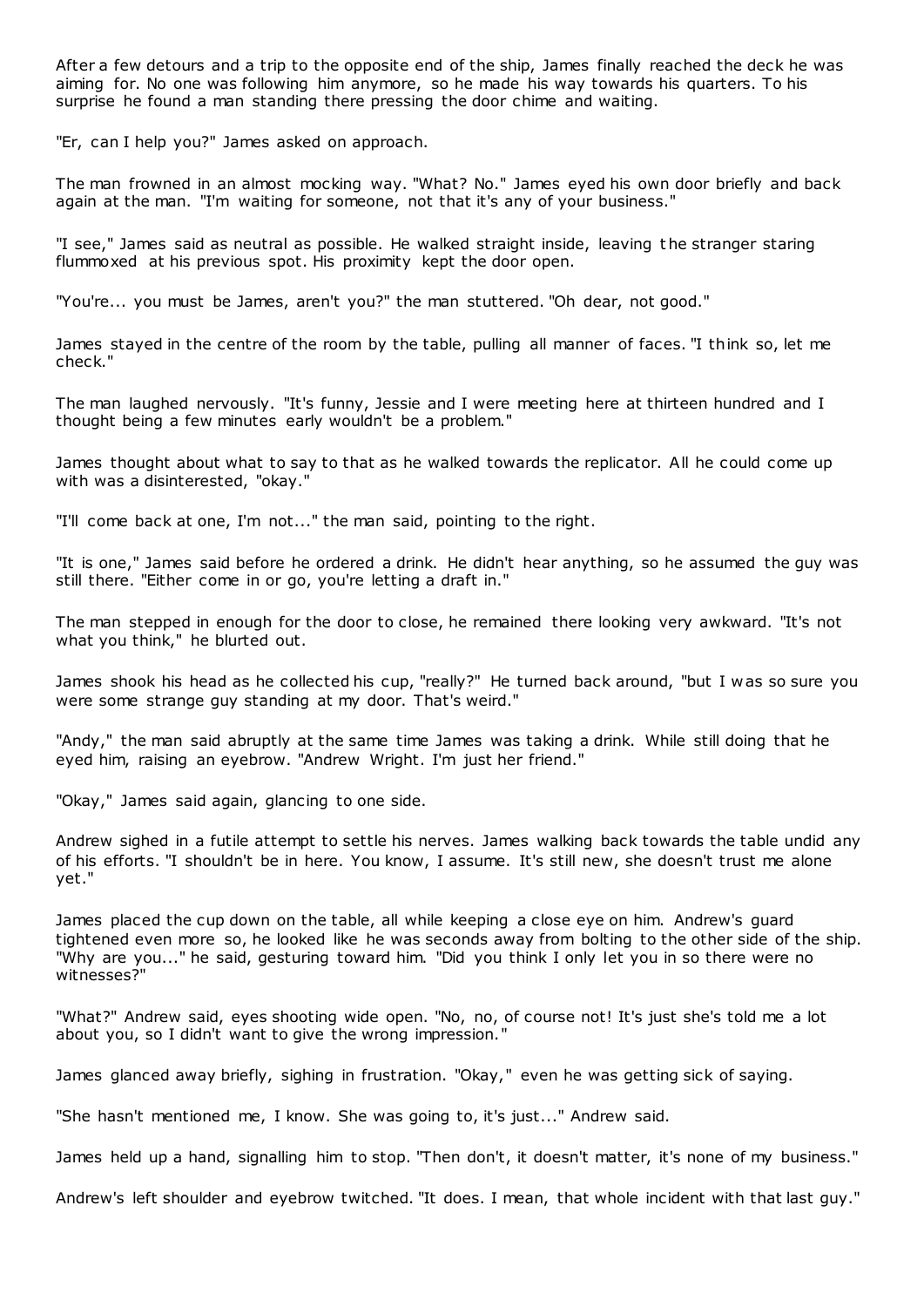"Yeah and if you know enough to bring him up now, then you shouldn't be all twitchy. I don't throw everyone I meet into glass tables, you know," James said.

"Oh..." Andrew sighed in relief for a moment, then his eyes widened again, "what?"

The door opened again, not because of him. They both glanced across to see Jessie stall on entry. "Oh... no."

James cleared his throat uncomfortably, then headed for his room. "No worries, I'll get out of the way."

"Wait!" Jessie stuttered, rushing after him. "Let me explain."

James stopped right at his door with a confused frown on his face. "Huh, explain?" He turned around to face her, "what's to explain?"

Jessie recoiled and started to stammer, "well..." Her reaction he wasn't expecting, it put him a little on edge, not helped by the smiling Andrew in the background. "After last time I thought it'd be best to wait until I was sure..." she winced, "no that's not right."

James glanced between them both as he started to feel like he was the stranger in someone elses' quarters. "Sure of what?" he asked slowly. "That I wouldn't get mad or it wouldn't be awkward?"

"That's working swimmingly," Andrew chuckled.

Jessie glanced briefly over her shoulder, pointing a skunk eye in his direction. He turned away and walked off to escape. "No," she said turning back, "I didn't want to upset or worry you so soon after my last attempt at making friends."

"Then," James said warily, his eyes drifting across to Andrew pacing the room, "what's with the ohno's and the tip toeing around me like I'm Janeway during a coffee shortage."

Jessie's face fell, she wasn't sure how to answer that. Andrew walked part way over to her, making her wince as if mad. "You can't blame her for that, can you?"

"No, no I can't," James said while still focusing on him over her shoulder. "If that's how I come across in Jessie's stories about me, then that's how I come across," he said, briefly making eye contact with Jessie. He headed for the exit.

"That's not what I meant at all, wait..." Jessie stuttered, before deciding to chase after him. The door closed long before she got to it. The resulting sigh was sad, so Andrew wasn't expecting her to swing around with a furious glint in her eye. "What the hell did you say to him?"

Andrew's jaw dropped. "Me? Nothing."

"Well what happened?" Jessie snapped on approach.

"I was early, he arrived. I told him I was waiting for you, he let me in..." Andrew explained.

Jessie huffed in surprise. "And you followed him despite the panic attacks you were having?"

Andrew looked offended, "I wasn't panicking, I was minding my words."

"And then what?" Jessie asked firmly.

"Nothing. We talked, I tried to explain," Andrew answered. Jessie groaned and walked away muttering incoherently. "I tried to soothe the situation."

Jessie laughed insincerely before turning back around. "What situation? Sounds like he was taking it well until you started giving him the crap your pants at the sight of him treatment."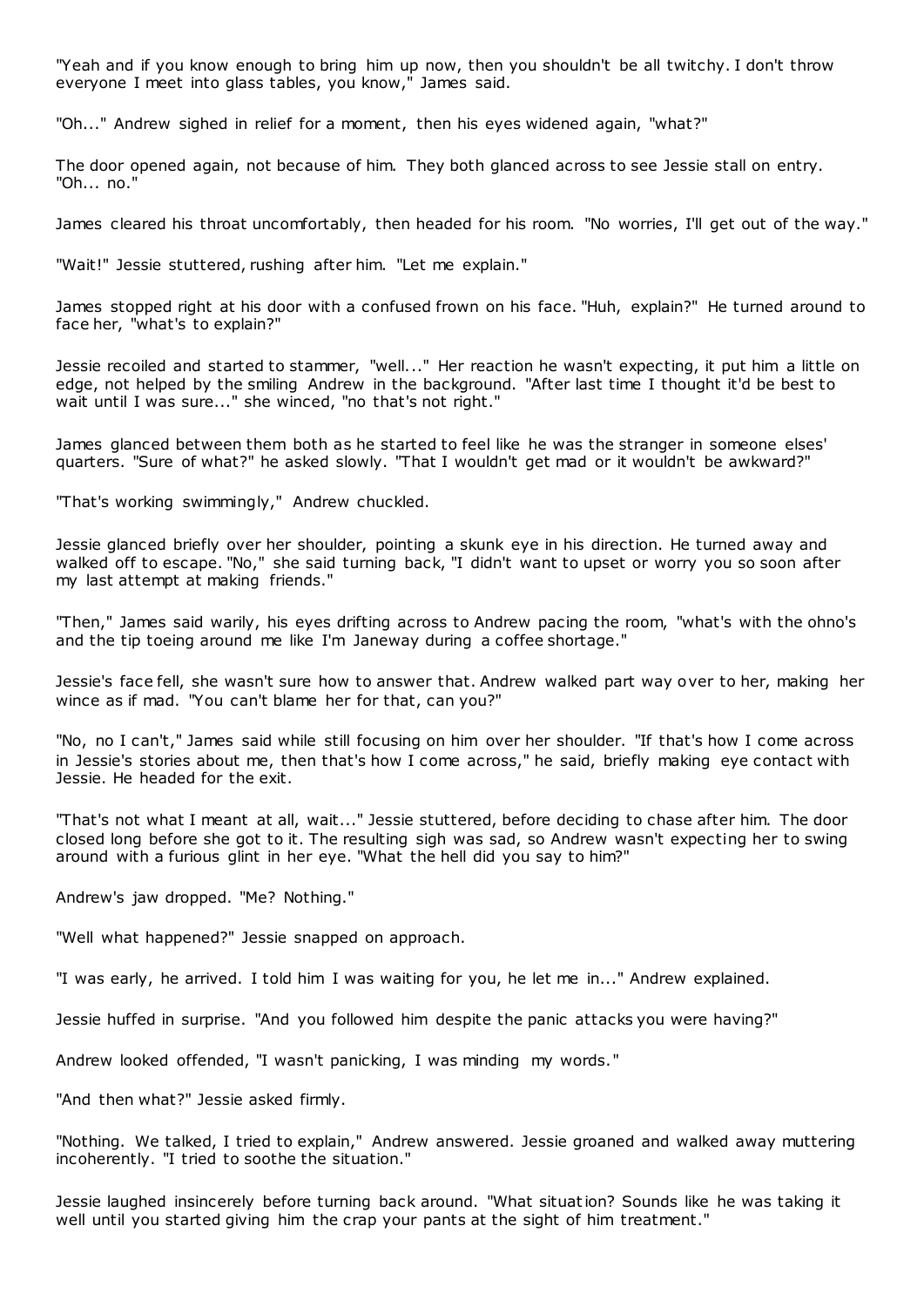"Uh..." Andrew once more was speechless. He shook it off quickly, "he was not taking it well, not until I tried to explain. He was nothing but rude and stand off-ish..."

"No, you've got it backwards. He has enough on his plate. If I told him on day one that I had made another new male friend, he'd be pleased for me but worried still. I was, so why wouldn't he be?" Jessie said.

Andrew stared at her sympathetically. "He didn't look pleased. He looked like a jealous ex. Which is exactly what he is."

Jessie's eyes narrowed dangerously, "and what do I look like?" Andrew chuckled, fidgeting nervously on the spot. "Yeah. James and I tell each other everything. This is the first big secret I've kept from him for more than an hour. He reacted better than I would if he did that to me. If he's upset, he has a right to be."

"Right," Andrew didn't sound convinced. "Nothing about this is right. It'd already be awkward enough living with him, but now?" He let out a little scoff, "he needs to let go, then you both can get over it."

Jessie rolled her eyes. "Get a new tune Andrew, you're tone deaf." She moved across the living room towards the sofa where two jackets were draped over the back. She peered over her shoulder cautiously as she picked them both up.

Andrew didn't notice that detail, he just laughed at her comment. "Right, I only do this for living."

"No," Jessie scolded, choosing the very light blue c ardigan. "You said I was no longer your patient, so the psychobabble is over. Done." She folded the black one she didn't choose to put it back where she got it. Then she wandered over towards her room.

Andrew walked in the same direction as if following her but he stopped at the sofa, eyeing the black one with a grimace. "We're only going to the Mess Hall."

Jessie disappeared into her room, the door remained opened though. "Yeah so?"

"A bit much, isn't it? That blue one," Andrew said.

Jessie walked back out wearing the cardigan over the grey tank top of her uniform, trying not to laugh. "Yeah, like I'm going to take fashion advice from a ninny who thinks waistcoats are ever in." She continued laughing as she left the quarters. Andrew hurried after her while muttering protests.

### **Sickbay:**

"Well?" Kathryn said as soon as she entered.

The Doctor looked up from his surgery in dismay. Lee took the opportunity to steal a bite of his sandwich nearby. "Well wait in my office, I'm busy."

"Don't be snippy with me. Just tell me," Kathryn hissed. The Doctor stared back blankly, irritating her further. "Was this woman actually murdered, and do I need to install cameras on every part of the ship, because this is getting ridiculous."

"Hey!" the male patient snapped.

The Doctor sighed, patting their shoulder as a hint to lie back down. He walked away, leaving Lee to continue his work.

"I have nothing new to report. Ensign Lilneli's remains have been sent to the morgue. I gave Mr Tuvok cause of death and..." the Doctor said.

"That's it?" Kathryn interrupted harshly. "You don't have DNA, fingerprints or any forensic evidence at all?" The Doctor tried to reply. "No, you just assume it's ghosts again and call it a day."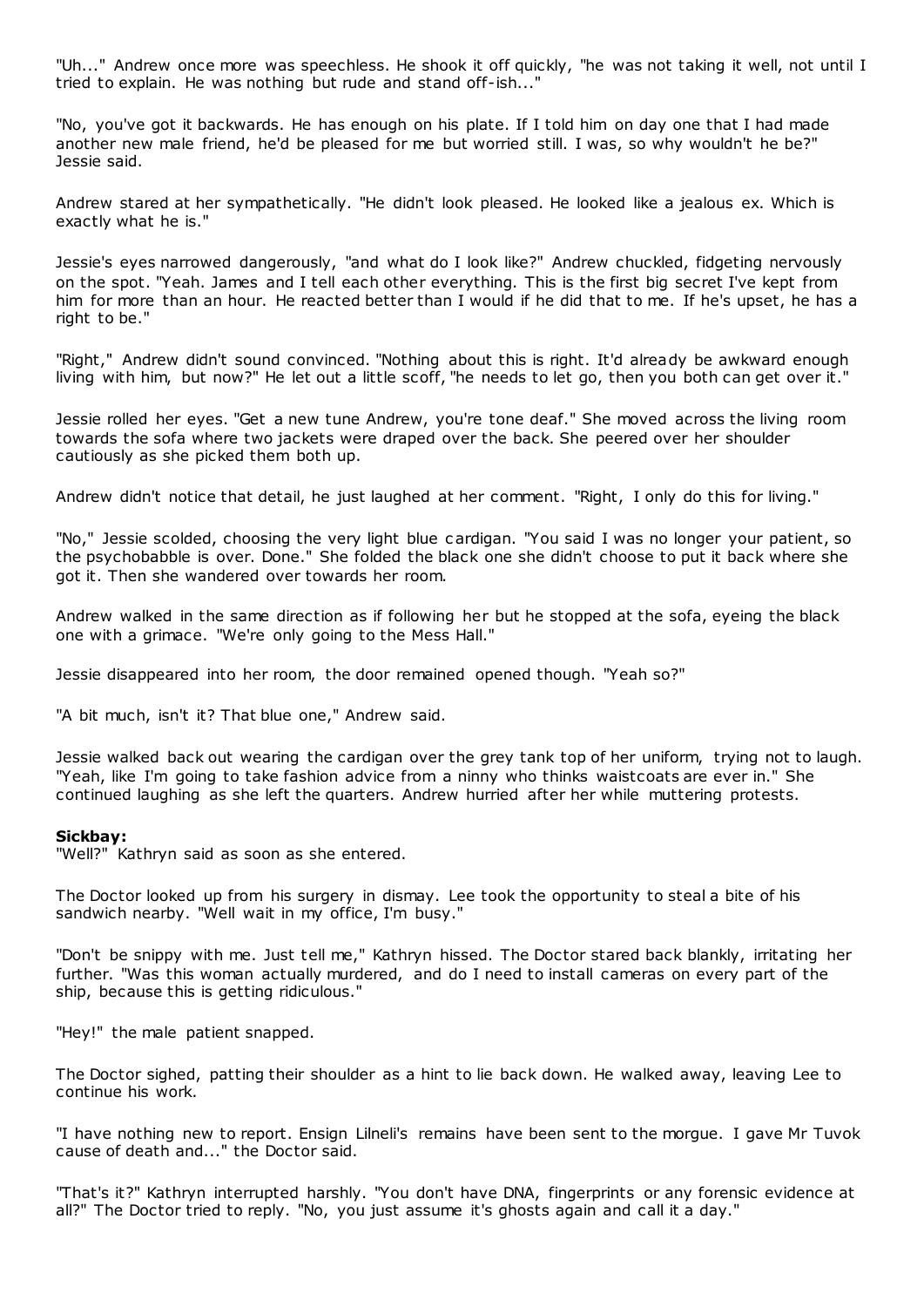"Captain," the Doctor protested over the top of her last few words. "I understand you're frustrated about this, but the incident happened in a shower that's designed to remove impurities. There was no evidence. This killer clearly knew what they were doing."

"Oh, so if I want to murder someone, I just gotta follow them into a shower," Kathryn said, quickly turning disgusted. "Nah, not worth it."

The Doctor chose to ignore everything she said for the sake of his sanity. "There's more to it than that. They covered their tracks when they entered and left the quarters. The ensign was well liked, no reason to kill her."

Kathryn attempted to clear the frog in her throat. "Fine, it's just another serial killer incident. I'll leave you with your heartburn patient, my apologies." She walked out, leaving the Doctor looking gobsmacked.

"I got this Doc ," Lee said with a mouthful of food. The Doctor side eyed him as he burped loudly, spraying crumbs everywhere. The patient wiped away the few he saw on his face.

"Mr Williams, why don't you go to the morgue in my stead. I have an idea," the Doctor said.

### **James/Jessie's Quarters:**

Morgan walked through the door holding something behind her back. "Has the monster arrived yet?" she asked.

James tried to peer around and back at her. "Are we being literal here? I'm a little rusty."

"Huh?" Morgan stared at him blankly. "No, you dolt. The babysitting."

"No, Tom's not here yet," James said with a smirk.

Morgan huffed, then brought around what was behind her back. He recognised it immediately as one of his gaming devices. "I thought I'd replicate you a new one, since I kinda broke your old one."

"Kinda? Morgan, it was broken in half," James said.

"Well it was the Scyther's fault," Morgan moaned. "The bastard kept jumping out of the ball and dancing around. The controls are dumb!"

"You know, you're not supposed to actually throw it," James sniggered.

Morgan looked around sheepishly. "I know!" she tried to say smugly. "Here," she said while handing the new one over.

"Thanks," James continued to laugh as he walked off with it.

"No probs, I just stole some of mum's rations to replicate it. Mum owes me last week's rations anyway," Morgan said.

The door chimed. James stared at it like he knew Annika was standing behind it with a bouquet of flowers. "Well here goes."

He was about to walk over to it when it opened on its own. Tom let himself in, packed with bags upon bags.

"Did you remember the baby?" James asked.

Tom stared at him while he dropped one of the bags on his shoulders onto the floor. "Hilarious. Where's Jessie?"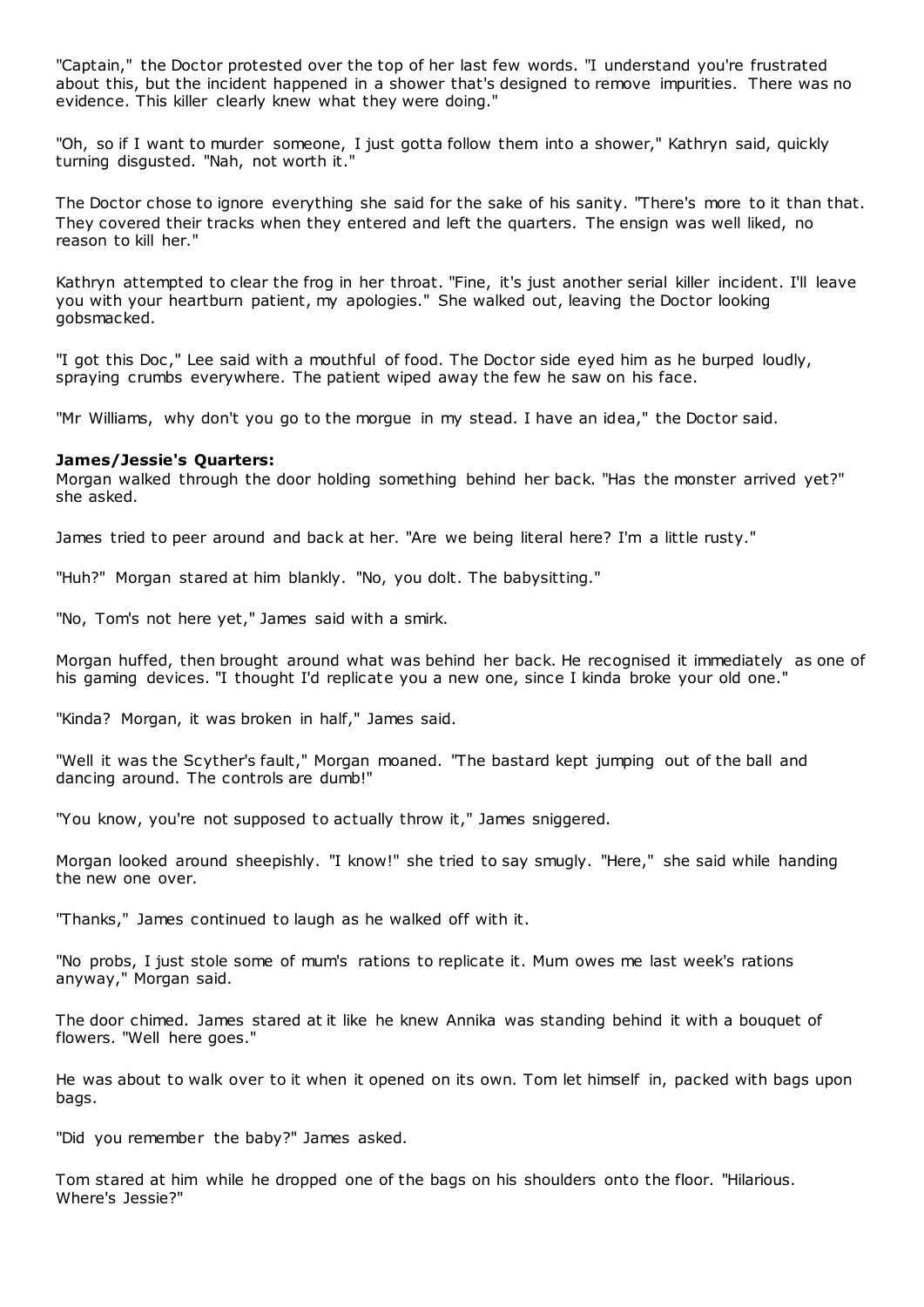James flinched, then looked back over his shoulder briefly. "Why? You said it yourself she was busy." Morgan peered at him curiously.

"Oh good," Tom sighed in relief as he unloaded more of the bags, leaving only the lump curled in the corner of his arm. "He's been fed and we have bottles, so there's no need for Morgan. Which by the way, creepy much?" He reached out to hand the lump over to James, "if you have to change him, just don't..."

"Hang on," James said without budging so Tom was standing with his arms outstretched. "What did you say?"

Tom groaned impatiently, "as I was saying, I don't want to scar the poor little guy for life, so just watch him and don't influence him, k?"

"Why was I mentioned?" Morgan asked.

James glanced over his shoulder at her, then back again, this time offering his arms out. Tom handed the baby over and abruptly turned to leave.

"Hey," Morgan complained.

James shook his head as the door closed. "Ignore him, he's just being a sexist prick."

"Pfft, I see," Morgan scoffed in realisation. "If you think I'm playing mummy, taking him to the loo and spoon feeding him, you got another thing coming."

James tried not to laugh. "Ohno, my scheme is ruined," he said in deadpan.

"Well, you're taking sudden daddy-hood well. It suits you," Morgan teased. She walked over to the table to retrieve the device she'd given him.

"Uh huh, good one. I need a drink," James stuttered. Even though he was going for the replicator, he kept a close eye on her making herself at home on the sofa.

The moment his head turned to the replicator, she smirked and spoke up, "so who is Andrew?"

James closed his eyes and grimaced. It didn't last, the baby made a little grunt that sounded like he was trying to show his disgust. He couldn't help but snigger quietly to himself.

"What have I told you about the telepathy thing?" he asked.

"I should ask you the same thing," Morgan said, pulling a know it all face before burying her nose into the device. It didn't take any longer than a minute for her to get mad at it and toss it to one side on the sofa.

Tani couldn't wait any longer. She laughed to herself, imagining the reaction she was going to get. Everytime the Mess Hall doors opened, she'd be disappointed that it wasn't who she wanted it to be. After a long five minutes she had to go inside. Typically that was when her target had chosen to leave and they almost collided.

"Oooh Jessie, who are you whoring around with this week?" she taunted.

Jessie's face hardened, temperatures dropped. The reaction was exactly what Tani wanted so she sniggered. "What?" Jessie spat at her.

"Er... maybe you should count to ten," Andrew said, fearing for his life.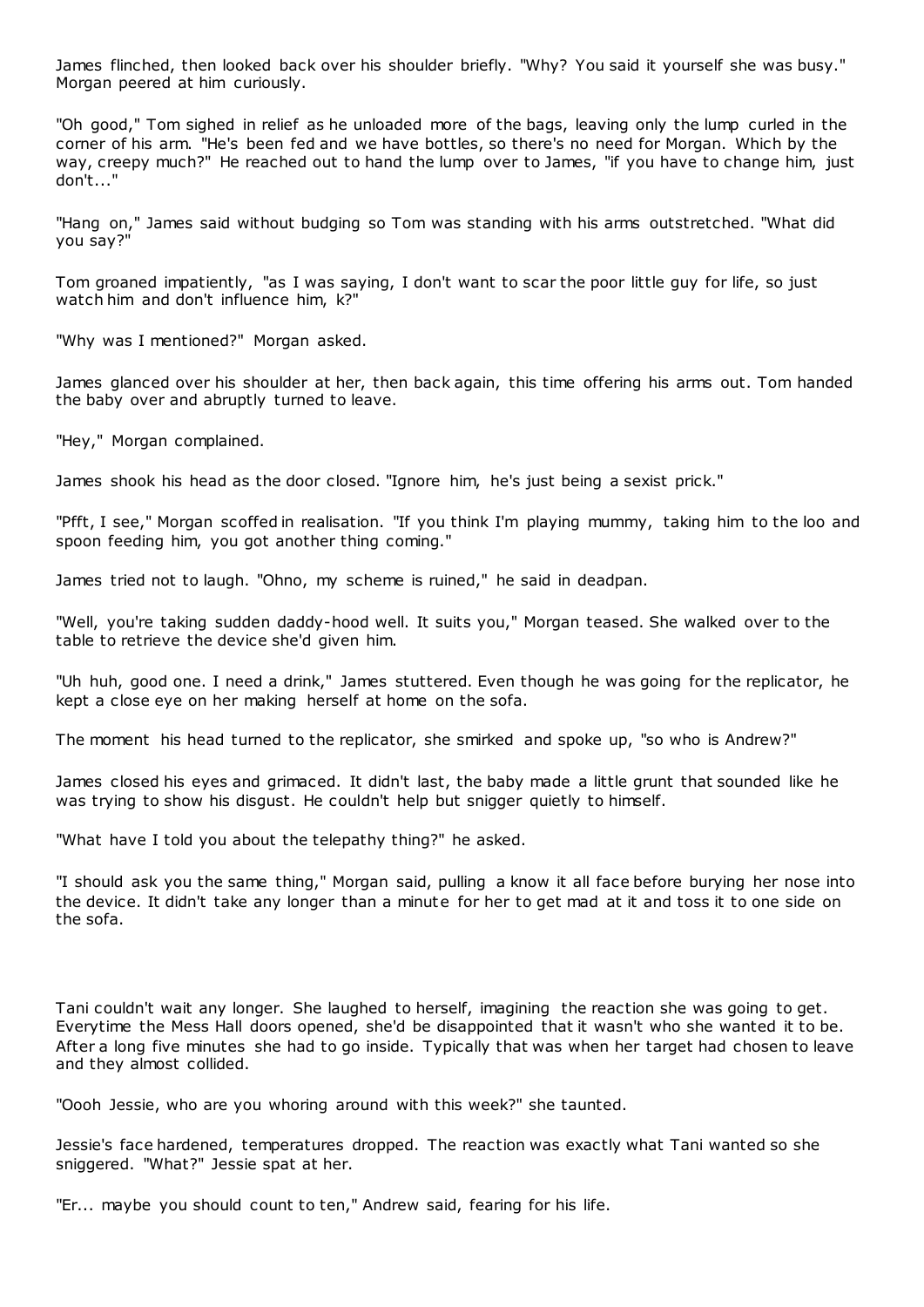Jessie clenched her fists. "Yes, ten sounds good." Andrew wasn't on her train of thought and smiled in relief. "Mind your own business, brat."

"Oops struck a nerve," Tani giggled. "It is my business anyhow. This means you're finished with James, right? I should see if he needs a shoulder to cry on."

"Do me a favour," Jessie muttered through near gritted teeth. She pushed by her, purposefully bumping her shoulder roughly, "drop dead."

Andrew cringed and hurried to follow her. Tani rubbed her sore shoulder with a smug smile on her face.

"See, that's exactly what I was talking about. A bit much," Andrew stammered. Jessie completely blanked him, and yet he continued to ramble until they got to the lift.

### **Security Office:**

"Sorry Tuvok, I outrank you, you don't order me about."

Tuvok's inner resolve hung in the balance. Still he hung in there. "Miss Lilly, please..."

"Captain," Lilly pretended to cough.

"You're acquainted with the victim, correct?" Tuvok questioned. He hinted that she should look at the PADD lying on his desk in front of her.

Lilly acted as if it were a heavy box when she reached over to collect it. When she saw the picture her eyes shifted nervously. "Yes, I mean no." Tuvok's eyebrow raised. "It was nothing, just a little thing."

"She was found murdered in her bathroom this morning. How little of a thing was it?" Tuvok asked as patiently as he could.

"Oh," Lilly said as her face drained. "There's nothing to it, really. A misunderstanding. I wouldn't do anything like that."

Tuvok glanced at his computer to pretend to read it, though he had memorised it already. "You said and I quote; *I look like a tangerine. You'll pay for this*."

Lilly laughed nervously. "She did pay... er I mean, she paid for the replacement hair dye." She pointed at her hair as if that proved everything, "see. Nice and red again."

"I see," Tuvok sounded drained. "When was the last time you were on Voyager?"

"I dunno, two weeks ago. I forgot my favourite chai... er, chumper. It's what Ligers call jumpers," Lilly stuttered and started to shake. "Can I go now?"

"Very well," Tuvok sighed.

Once she was gone he studied his list of suspects. The name he crossed out previously was back on it, he hovered over that for a while.

Morgan put her feet up on the coffee table, once again with the gaming device in one of her hands. In the other, the baby was nestled in her arm, seemingly watching the screen. Only a few inches away James sat, slouched to one side, elbow deep in a cushion, sleeping quietly.

"Okay, what move should we use?" Morgan whispered. She waited a bit. Before she pressed one of the buttons the baby did a little arm stretch. "Oh good idea." She changed which button she was going to press.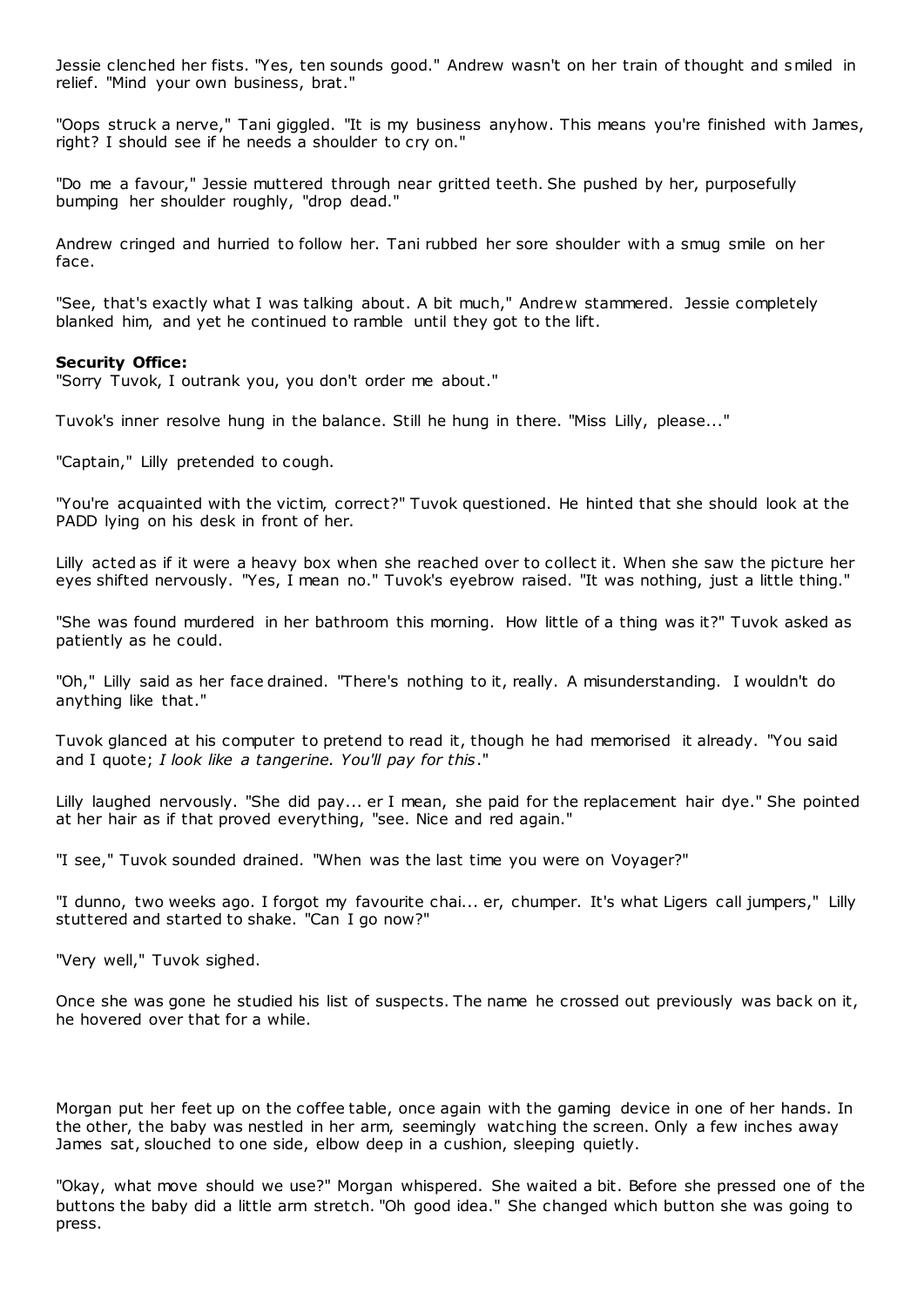The door chimed. She got up to answer it as quietly as possible.

"Morgan? You're still here?" Tom said.

"Shhh," Morgan shushed him, "keep it down."

Tom looked down at the wide awake baby. "Why?"

Morgan smirked and glanced over her shoulder. Tom followed her glance and couldn't help but laugh to himself.

"Even the mighty James was worn out, huh? Well done kiddo," he said while Morgan handed the fussing child over to him.

"Worn out, by what?" Morgan scoffed. "He doesn't do anything but lie there and occasionally point."

"Oh Morgan, ignorance is bliss, ey? Where were you when he was out screaming the red alert klaxon, or attempting to kick you in the face while you're trying to feed him?" Tom said in a mocking tone, staring at the console in her hands.

Morgan sniggered to his confusion, "he cried like once when he stunk the room out. I think that's what did James in, actually. I had to leave for a bit for some air but he couldn't."

"Huh?" Tom whimpered, turning a little pale. He looked down at the tiny little boy in his arms, currently scrunching up his face and looking away from him. "He must be ill or something. I'd better get him checked out."

He turned to leave. Morgan followed him until at least the doorframe, "oh, I figured out what you meant earlier." She stepped out, letting the door close behind her. Tom increased his speed to the turbolift. Neither of them noticed Jessie approach from the other direction. "So I gave Duncan a little treat before you stopped by."

"Duncan?" Jessie stammered as she stopped close to the door.

Tom disappeared into the turbolift, to Morgan's satisfaction mumbling something while pinching his nose.

Morgan made sure to stop smiling before she turned around to face Jessie. "Yeah um, James and I were watching him."

Jessie's face was blank, she blinked more than usual. "Why didn't he...?" she trailed off with a saddened sigh. "Yeah, course."

"So who is this Andrew guy?" Morgan asked.

Jessie's eyebrows twitched, "what? What did he say?"

"Nothing, not aloud anyway," Morgan replied, glancing toward the door. "You know, it's pretty crappy to be sneaking around behind his back with your new best mate and not telling him. Especially after all he's done for you."

"Butt out Morgan," Jessie snapped coldly. She attempted to walk around her to get in her quarters, Morgan intentionally got in her way. Jessie breathed in deeply to contain her temper. "Don't interfere with things you don't understand. Now move."

"You're right, I don't," Morgan said. She turned on her heel to walk away, leaving Jessie behind to stew.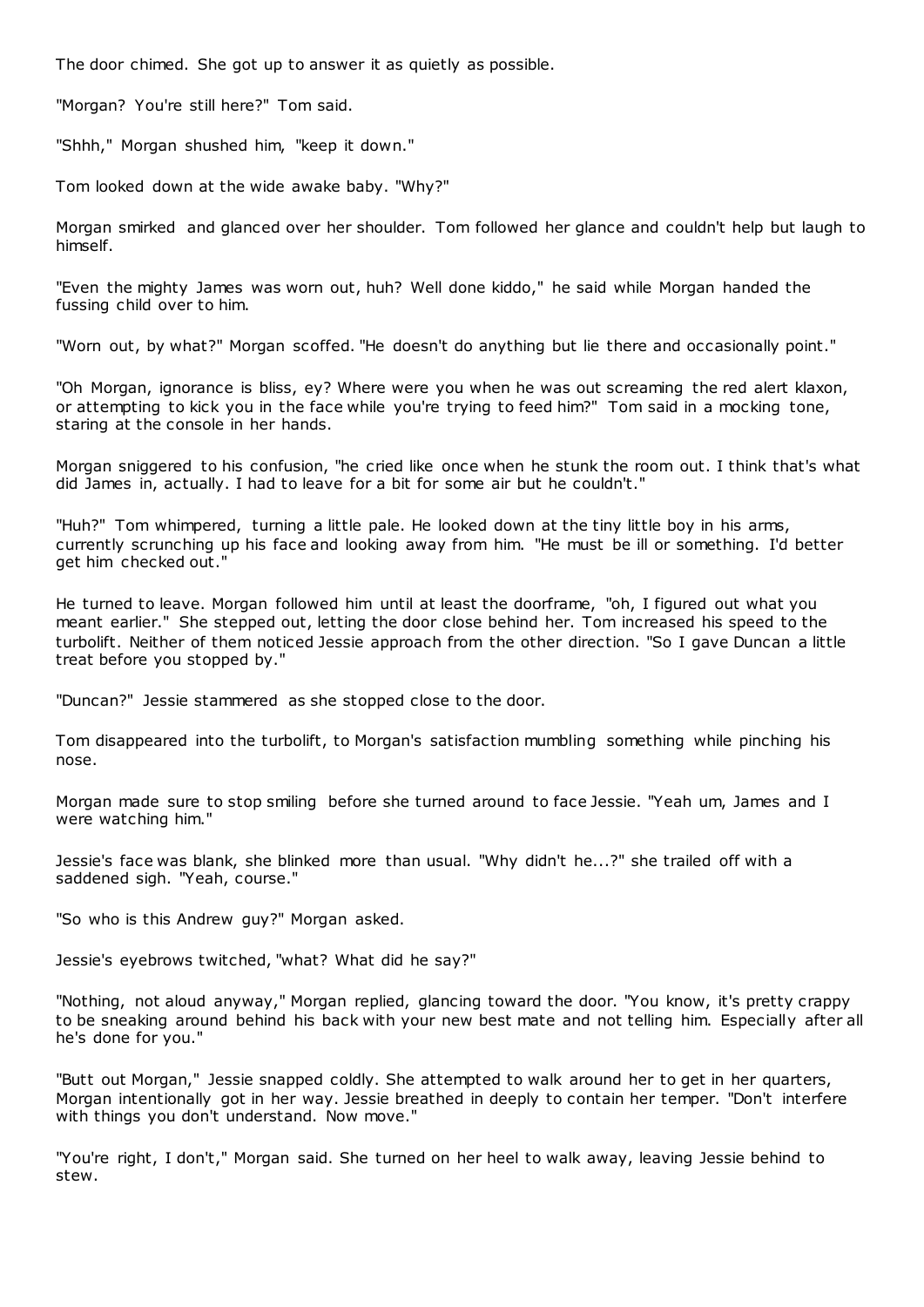*Captain's Log Supplemental: It's been a week since the unfortunate incident, and we are no closer to figuring out who did it. Tuvok has requested a full postmortem on the body to see if we can narrow down the suspect pool.*

Kathryn stepped onto the Bridge from her Ready Room, only to stall and wonder if she instead walked into the nursery they didn't have. With Bryan sitting on the floor leaving she hoped chocolate hand prints everywhere, and two kids on the command chairs, she suddenly thought having one would be a good idea.

"Tom. Why have you left your baby on my seat?" she tried to say calmly, but seethed.

Tom jumped out of his skin, partially turning his chair around for him. His eyes fell to the boy on the carpet first, only to panic further when he remembered. He dashed over to collect the only one month old baby boy lying snugly in his blanket on top of Kathryn's chair. "Sorry Captain, Bryan sorta broke the carrier for him so I had nowhere to put him."

Bryan made a little whining sound as he looked up at his dad accusingly.

For one brief moment, the gurgling baby softened Kathryn's bad mood when he was picked up. That was immediately destroyed by the reveal of the stained cushion that had been lurking beneath. "Thomas, forgetting something!?"

Tom hadn't noticed. He didn't dare look at her to find out what, only glance back at the chair. To his horror, not only did it look like the baby had spit up on the cushion, but it looked brown in colour, the same shade as Bryan's moose that he'd barely eaten.

*"Sickbay to Janeway."*

"Wooh, saved by the bell," Tom muttered.

Kathryn passed him a death glare as she tapped her commbadge. "Janeway here," she said.

*"Captain, please report to Sickbay."*

"On my way, Janeway out," Kathryn said and she tapped her commbadge again. She fixed another death glare on Tom as she headed towards the turbolift. "Tom, I want that clean when I get back," she said as she disappeared into the turbolift.

"Duncan, you got your daddy into trouble," Tom said. He got a little squeak that sounded almost like a giggle in response. He knew he was too young for that, so brushed it off.

Security Team One arrived outside the Cargo Bay, joining another anxious looking team already there.

"Never fear ladies, the numero uno team is here," Thompson said.

The other team glared at him. Even the fact that half of them were men didn't embarrass him one bit, he continued smiling broadly.

James rolled his eyes almost in sync with Foster. "At least you don't have to put up with him longer than two minutes," James remarked.

One of the women groaned uneasily. "Actually, we do. We've already relieved the night shift teams."

"Hmm? Tuvok asked both of us here, what's going on?" Foster asked, suddenly very nervous.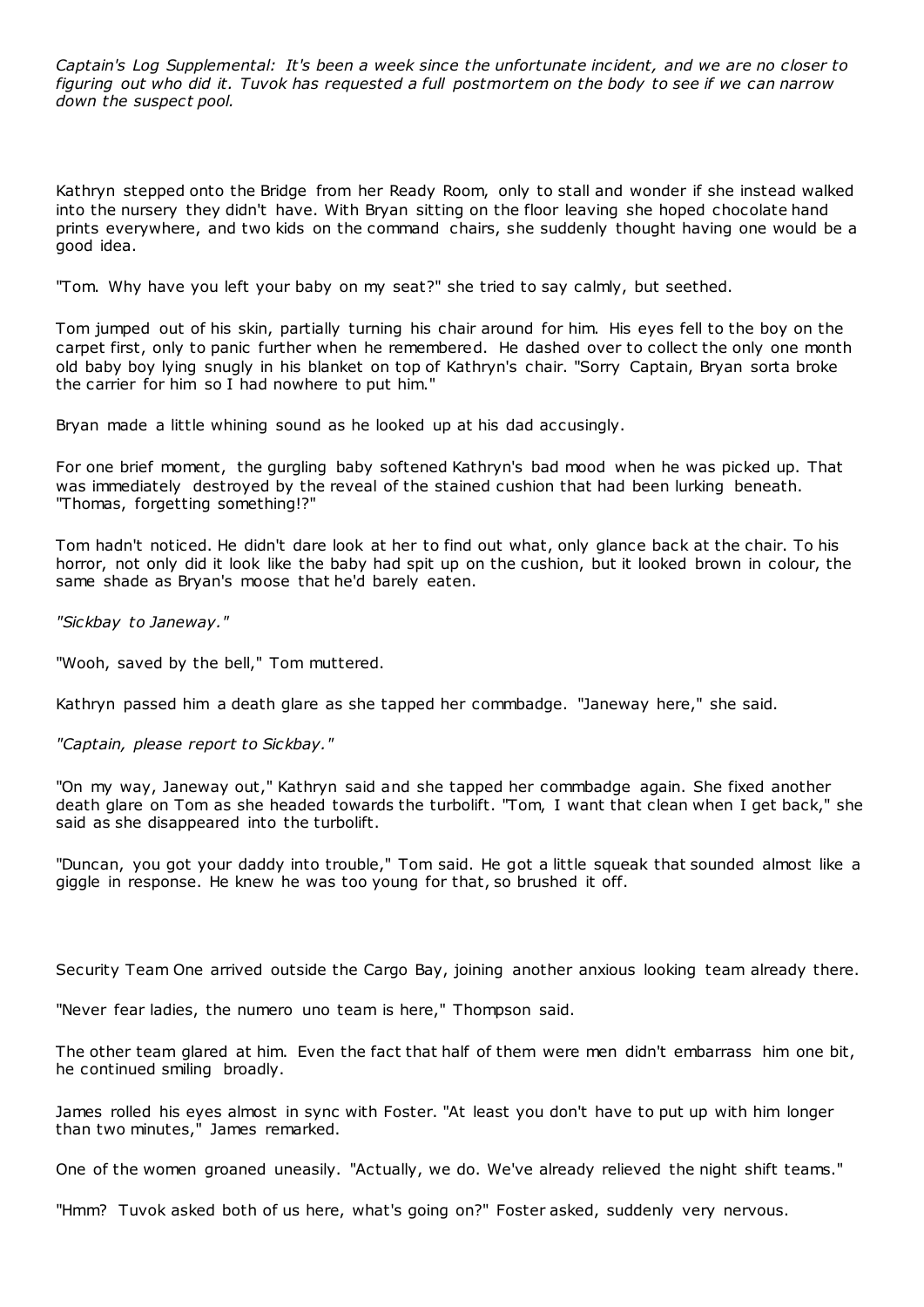Another security officer tapped on the panel beside the door to open it. Team One immediately saw the mess inside, including blood and even hair that looked like it'd been pulled out.

Thompson winced through his teeth. "Oh boy."

"Yeah," James sounded relieved by it to his teammates surprise. "Annika has an episodely tradition she has to keep up."

"Oh it's not her," the other team leader said, gesturing to one of the hair samples. James noticed it wasn't blonde but dark brown, he regretted what he said immediately. "Apparently one of the other Borgs. Annika found her."

James walked through them to have a better look inside, his eyes widening in worry. "Who?"

### **Sickbay:**

The Doctor face palmed into his spare hand, the other continued treating the large cut on his patient's face. "Tani." He got no response, so groaned as well. "Your daughter's best friend."

"That doesn't look like Craig," Kathryn said, "or James. I can't keep up."

"Clearly," the Doctor instantly regretted saying. He felt Kathryn glaring into his database.

Tuvok thought to intervene before he was deleted. "Hansen called Security after she restored the power." Kathryn hmphed at him. "Whoever did this locked Miss Henderson... Tani in so she couldn't escape."

"And the one with the wannabe Mary Sue complex slept through it?" Kathryn said suspiciously.

"It seems that was when the attacker made their escape," Tuvok said.

Kathryn snarled, "sure. Do you think this is linked with the previous attack?" Tuvok didn't have time to answer. "Of course it is. The question is, do they have the same suspects so we can narrow it down?"

Tuvok nodded, "they do. I'd like to question them, again."

"Again? Why did you hesitate there?" the Doctor asked.

"There are one or two that I didn't question," Tuvok said uneasily, his eyes briefly drifting toward Kathryn.

She didn't notice, "oh I see, getting lazy in your old age Mr Tuvok?"

"What do you know about Miss Henderson?" Tuvok asked nonchalantly.

Kathryn's eyes flared up, "what, that c leaning obsessed woman's dead too? Or is she the killer, I doubt it, it was too messy in there. Get your head in the game." She stomped off angrily.

The Doctor stared bemused at Tuvok who looked the same as he always did. "That counts," the latter said.

"Oh," the Doctor got it, "I don't blame you."

"Indeed," Tuvok said, mentally crossing Kathryn from his suspects list again.

Three of the security officers stood guard, or at least pretended to, while the rest rummaged around the Cargo Bay for clues. Foster inadvertently peered into one of Neelix's containers, the room span around and turned pink. To everyone else he looked cross eyed and queasy.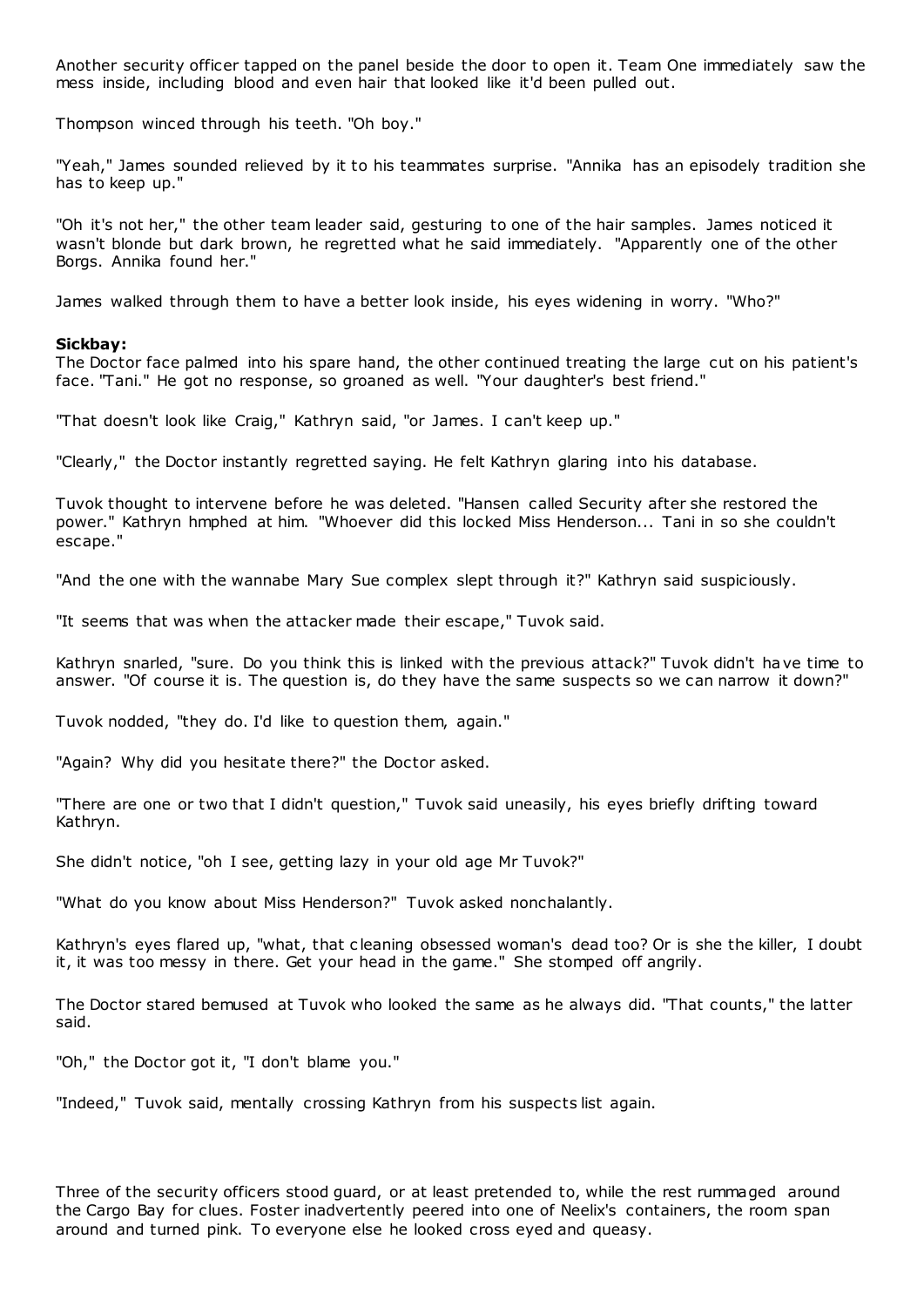"It seems like this happened during the regeneration cycles," James said. He stepped across to the neighbouring alcove to take another peek at the arm panel there. "Both say they were incomplete."

One of the nameless security officers crouched down nearby when she spotted some metallic scratches on the wall. A laugh caught in her throat, "is there anything you want t o tell us?"

James frowned and looked down at her. "What?"

The woman pointed at the scratching. As he was walking over to check it out, she decided to read it for him. "Tani four James four-eva. Hot bod all mine."

"Oh god," James said mid shudder. He turned his attention back to Annika's alcove. "Anyway," he said urgently, "it looks more like Tani was attacked in her sleep so she didn't suffer."

"Hmm, so that crosses out a love rival, or an ex, current boyfriend," the woman chuckled.

James walked away, keeping his annoyed stare to himself. Then he noticed Foster passed out on the floor, humming away and drooling. James cautiously looked at the barrel, the smell from even a couple of metres away was strong enough to get him to back off. "Mystery solved. I'll go and arrest Neelix."

"Um, I'm sorry man but VIP only," Thompson's voice said. Nothing about that was unusual so the pair continued looking around as normal.

An ensign coughed, "he means Security personnel. Thompson's just a bit... delusional."

"Inadequate more than likely," Andrew's voice said chirpily. "Tuvok ordered me. A Stuart is next for his questioning."

"Ohno, not again," Thompson chuckled darkly. He stuck his head through the open doors. "James, we talked about this. Stop killing people."

James looked at him with a raised eyebrow. "Aaw, why not one more?" he taunted in a cold voice.

"Yeah good luck buddy," Thompson said in Andrew's direction. James then noticed him standing in between his two teammates, he looked almost smug and that was before Thompson let him walk in.

"Hold on," James said, hurrying over to get in his way. "This is a crime scene," he directed towards Thompson. He shrugged and turned his back. "Tuvok knows I'm here, working. Why did he send you?"

"Probably because I'm trained to deal with people like you," Andrew answered. James tried not to scowl, not helped by Thompson's annoying little laugh. "No but seriously, I was the last one interrogated. It's your turn."

James made a little frustrated sigh as he walked around him. "Anyone but Thompson," he said gesturing his thumb behind him. One of the other security officers took his place in the Cargo Bay as he left.

Andrew started to follow him much to his growing impatience. When they got to the turbolift door, he still awkwardly stood behind him while they waited.

"You know, a better or any friend would do the right thing," Andrew said.

James looked briefly in his general direction, but opted not to say anything.

"I do have a few open slots in my schedule to talk over your issues, if you'd like," Andrew continued, seemingly oblivious.

"Issues?" James only mouthed as the lift arrived. He held his tongue and stepped inside. Of course Andrew followed him, nodding for no reason he could see. "Deck Nine."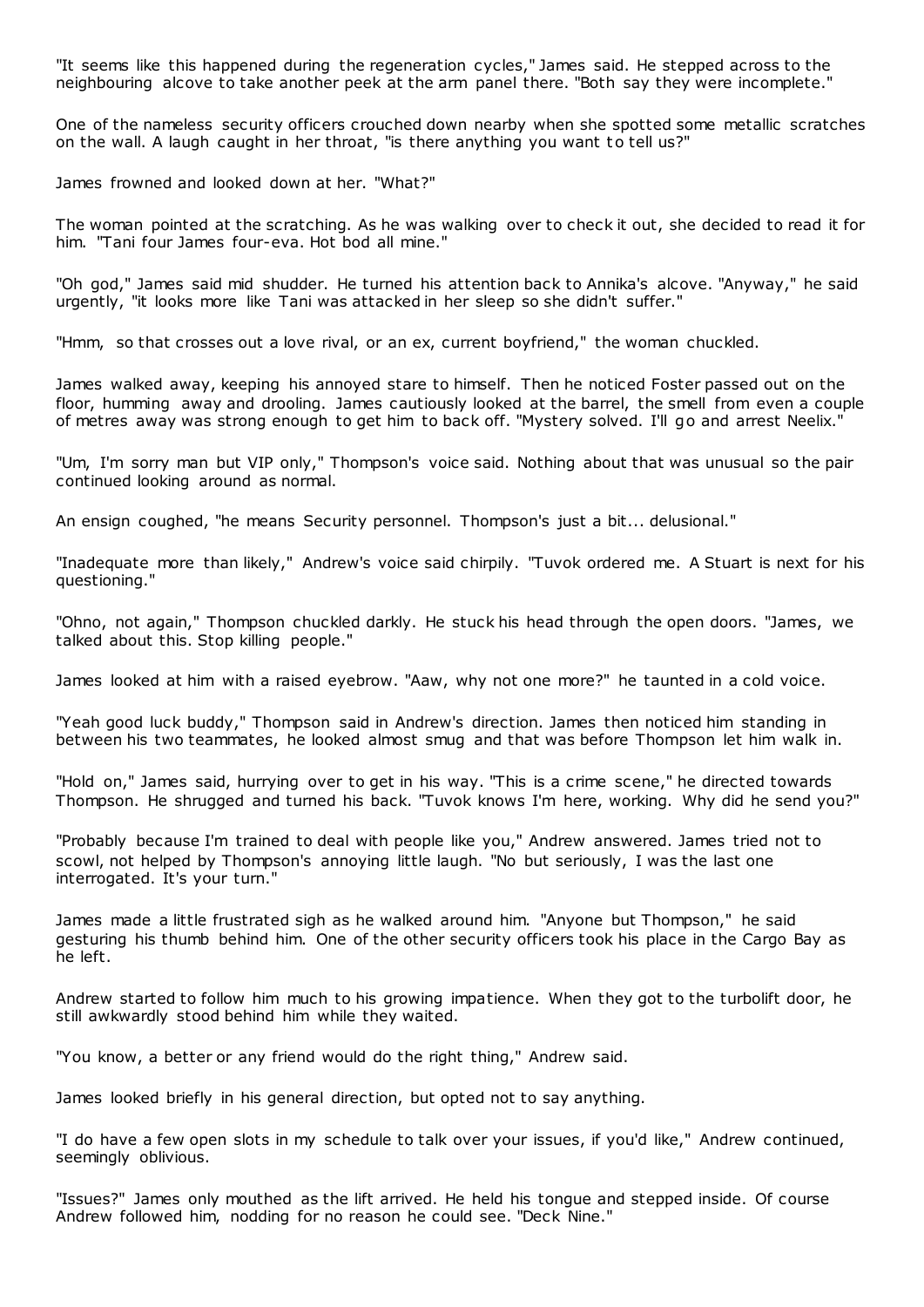"It'd be better for both of you, I think. This can't go on much longer, poor Jessie," Andrew said, sighing and then clicking his tongue.

"Computer, stop the lift," James ordered and turned to face him. He was very surprised to find Andrew still looking smug, a far cry from their first meeting. "If you've got something to say, just say it, stop wasting my time.'

"See," Andrew chuckled, "no patience."

James stared at him blankly. "Are you actually going to start talking to me, or keep up with the passive aggressive talking to yourself?"

"You really need to think before you speak. You're making no sense," Andrew said, and he sounded dead serious.

"Right, I'm not," James muttered to one side. "What did you mean with the poor Jessie remark?"

"What?" Andrew looked surprised, "you don't know, you haven't noticed?" James' face had hardened, which seemed to amuse Andrew more than anything. "You don't care do you, what you've done to her. That girl is broken, you did that to her and you don't even have the grace to leave her alone to heal."

"What the hell are you talking about?" James snapped, his eyes sharpening and narrowed.

Andrew at least had the sense to be unnerved slightly by that. "Computer, next deck please." The lift sprang back into motion and quickly stopped to open again. "You have dependency issues, you know that? That and bottles of anger." He made a step backwards to at least keep the door open.

"You're supposed to be a counsellor? No wonder this crew has so many problems," James said in disbelief.

"Hmph," Andrew huffed in offense. "Let me guess, daddy issues? Not around, abusive..." James' draining but still annoyed face seemingly answered his question, making him smug again, "all of the above, huh?" He stomped off looking like he won something.

### **Sickbay:**

Tuvok and Kathryn walked through the door, they headed straight over to the occupied biobed. Tani was awake and in the middle of a scan.

"How are you feeling?" Kathryn asked.

"I've been better, I guess," Tani replied.

"Who attacked you?" Tuvok asked.

"I don't know. The lights went out, I only saw a shadow," Tani replied.

"Can you tell us something about it?" Tuvok asked.

"Like a description of a shadow's going to get us anywhere," Kathryn muttered.

"I think it was a she, and she was rather tall," Tani replied.

"Can you tell me how tall?" Tuvok asked.

"I think she was a little taller than me, I'm not quite sure, it happened rather fast," Tani replied.

"Thank you. I think we've narrowed the list of suspects from 150 to 70," Tuvok said.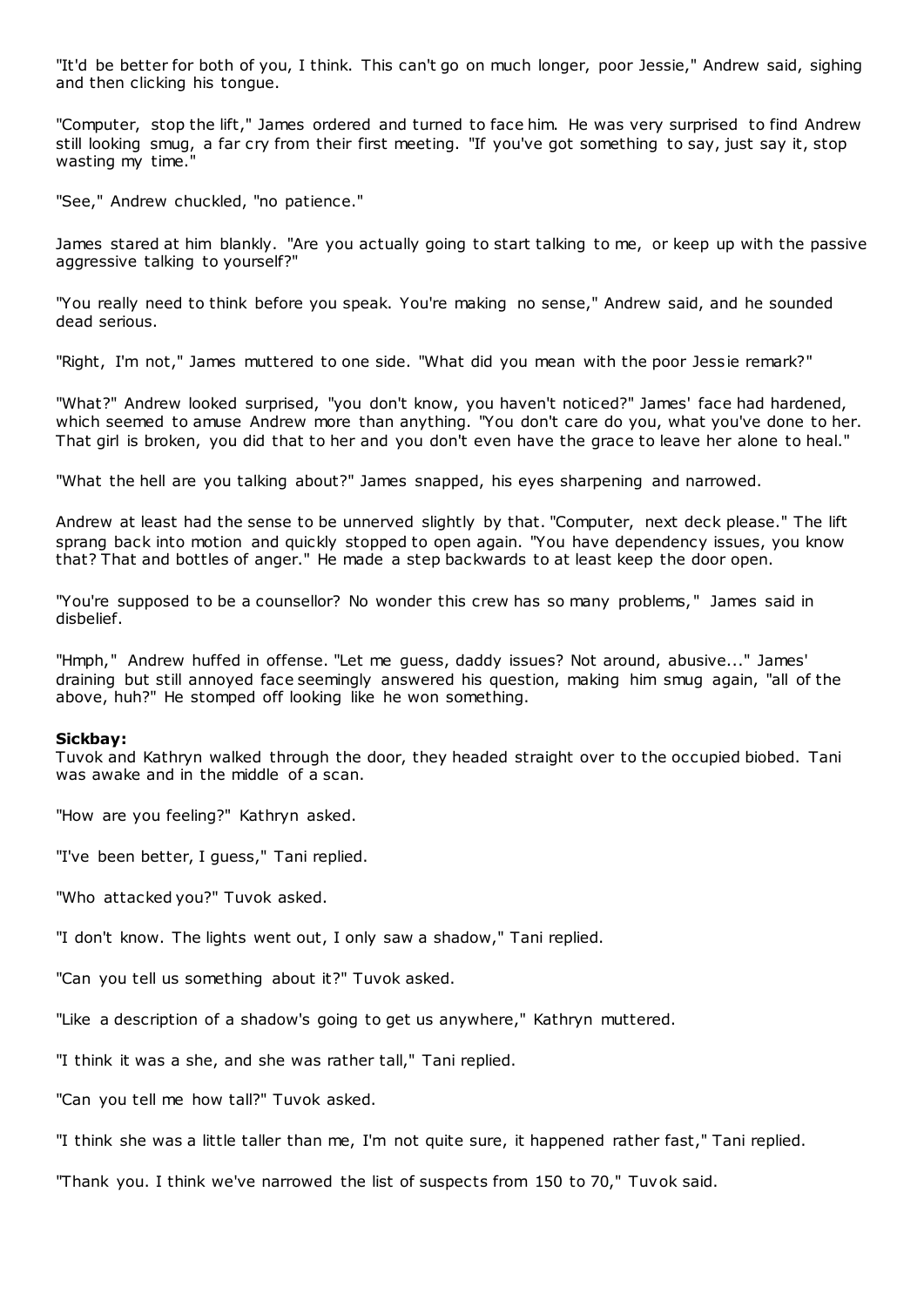Kathryn side-eyed him coldly. The Doctor pretended to clear his throat to get Tani's attention instead. "We were told this happened during your regeneration cycle, yet you were conscious during your attack."

Tuvok raised his eyebrow suspiciously.

"I guess. Something woke me up, or that did," Tani said uneasily. Her eyes widened, skin paled. "Oh there was a voice. That's what did it."

"Your attacker said something to you?" Tuvok questioned.

Tani nodded, she squeezed her own arms tightly. "Not said. It was real creepy, like an axe murderer humming a bedtime song to his victim. After that it's a little fuzzy."

"Are you sure the attacker was female?" Kathryn questioned, briefly glancing toward the Doctor.

"Excuse me!" he snapped in dismay.

"Positive," Tani replied. Her hand hovered up to her sore scalp, she winced at the touch. "She pulled me out of the alcove by the hair. While humming."

"Hair pulling? Curious," Tuvok said.

Kathryn nodded, deep in thought until she noticed him glancing at her. She scowled at him into rushing out of Sickbay entirely.

"So one week, and all we know is that our wannabe serial killer is a hummer who likes to sneak into people's showers and steal their hair," Kathryn said. The Doctor and Tani glanced at each other, bemused and a little frightened. "What are you worried about? You have no hair and you never shower."

The Doctor chuckled nervously, "I'll keep you informed."

"Mmmhmm," Kathryn murmured on her way out, narrowing her eyes suspiciously at him.

# *Six Days Later*

Jessie stepped out of her bedroom looking sullen until she spotted James in the living room finishing off a coffee. "Oh good, you're up. I was wondering if..." she trailed off when she noticed he was in his uniform. "You're working this weekend as well?"

"Yeah, until we solve this month's serial killer case," James said, about ready to leave. He noticed her earlier mood coming back so he stopped. "What's wrong?"

"Nothing," Jessie answered instinctively, then groaned toward herself. "No, I'll wait until the end of your shift."

"It's okay, I'm not due for another ten minutes," James said. Jessie shook her head and meekly smiled. "Alright, I'll see you later," he said, smiling back.

As soon as he was gone, she made her way to the door as well and hurried after him. "No, no I can't. I've been doing that a lot lately."

James glanced at her confused as they walked together, "doing what?"

Jessie sighed impatiently at herself. "He... I thought it'd be easier if I didn't see you as much after..." she fidgeted uncomfortably, unable to look him in the eye, "the turbolift. The love spell. Everything."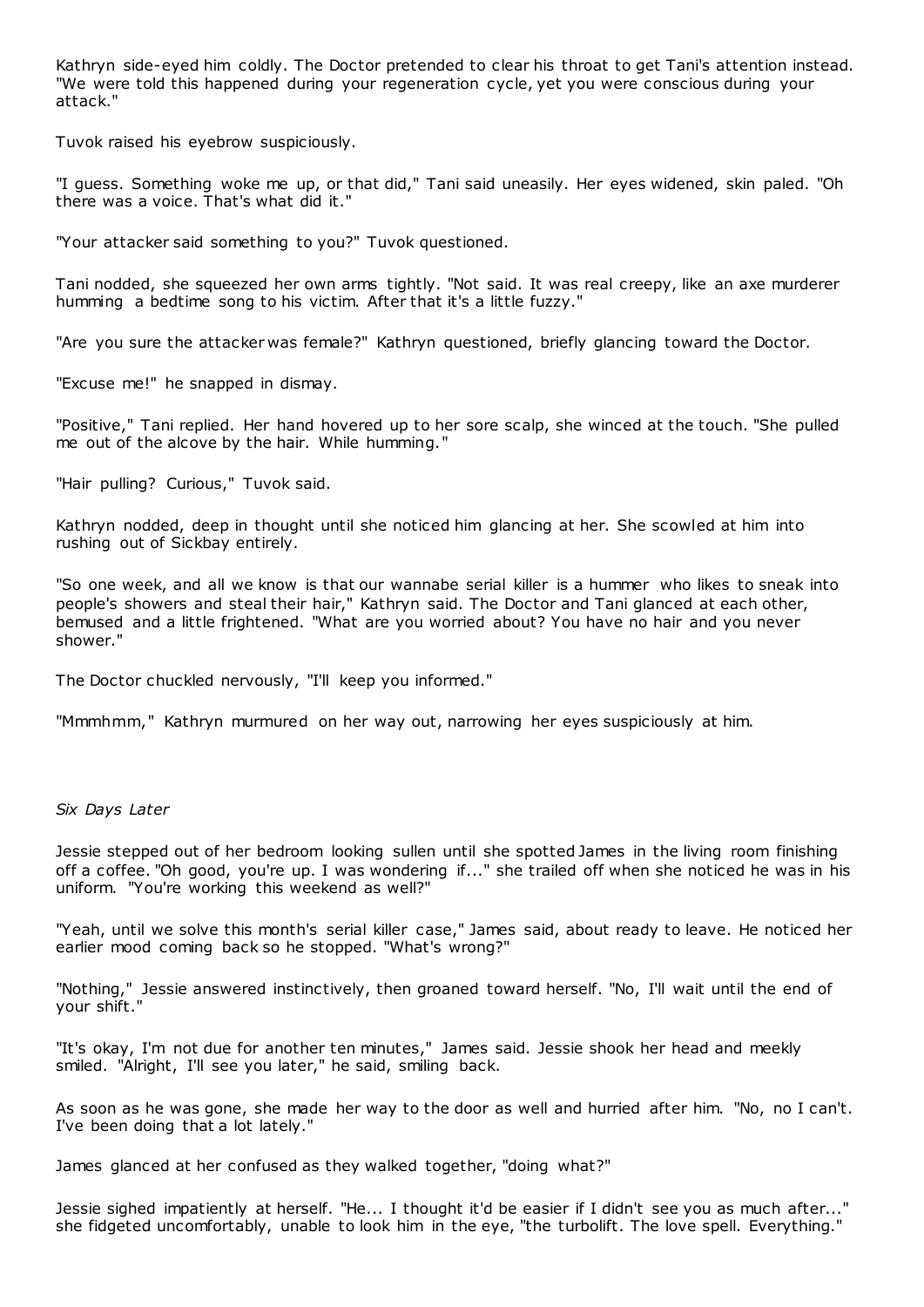"I see," James said, also uncomfortable. He did though manage to look at her quizzically. "He thought?"

Jessie winced. "Counselling. Said it'd help."

"Ah," James sighed. He stopped and turned, "did it?"

"No," Jessie slowed to a stop, turning around to face him. "I felt like I was sneaking around all the time, like I was doing something wrong. And you know what? I kinda was."

James frowned, "Jess, it's okay, you didn't. I get it."

Jessie smiled at him bitterly. "No you don't. You're my best friend, I don't want to lose you. I'd do anything to avoid that."

"I'm not going anywhere," James said, smiling weakly back.

"That's the thing," Jessie said, her voice sounded strained. His face meanwhile fell. "After the break up we drifted apart, it was horrible. It helped though. We got passed it, and then we were like it was before."

"And that's... bad?" James wondered quietly.

"No," Jessie replied, sounding surprised. "I just mean it got comfortable again. Too comfortable. We could do that before because, you know... but now."

"No, no I don't know," James mumbled, shaking his head.

"I didn't want to admit it either," Jessie said with a growing lump in her throat. "The things we'd do when we were drunk, the love spell, the turbolift. We're too used to one another, it becomes almost habit. It's making things awkward between us, and I don't like that."

James glanced around him looking a little lost, unsure what to say. "So um, what are you saying?"

"I think..." Jessie said hesitantly, "maybe I should move out, stay somewhere else for a while. Create a little space, so..." she trailed off when she noticed the colour leaving his face.

"What?" James stuttered.

Jessie was about to reply, but footsteps were approaching. She tried to straighten up and pretend nothing was wrong.

"Crewman Rex," Tuvok's voice called from behind her.

"What?" Jessie unintentionally snapped at him, wincing immediately after, "sorry."

"Indeed," Tuvok said neutrally. "I'd like to speak to you again about the attack on Miss Tani."

Jessie groaned, "I told you, she's not worth my energy."

"So you say, however..." Tuvok said. In the meantime James turned to continue walking down the corridor. Neither of them noticed. "You are what she calls love rivals." Jessie groaned in disgust. "You both have expressed an interest in the same person."

"No I... do you mind?" Jessie hissed, eyes briefly pointing in James' previous position. Then she noticed he was gone and looked around, shoulders lowering. "Great," she sighed.

"I didn't say who the person was," Tuvok said.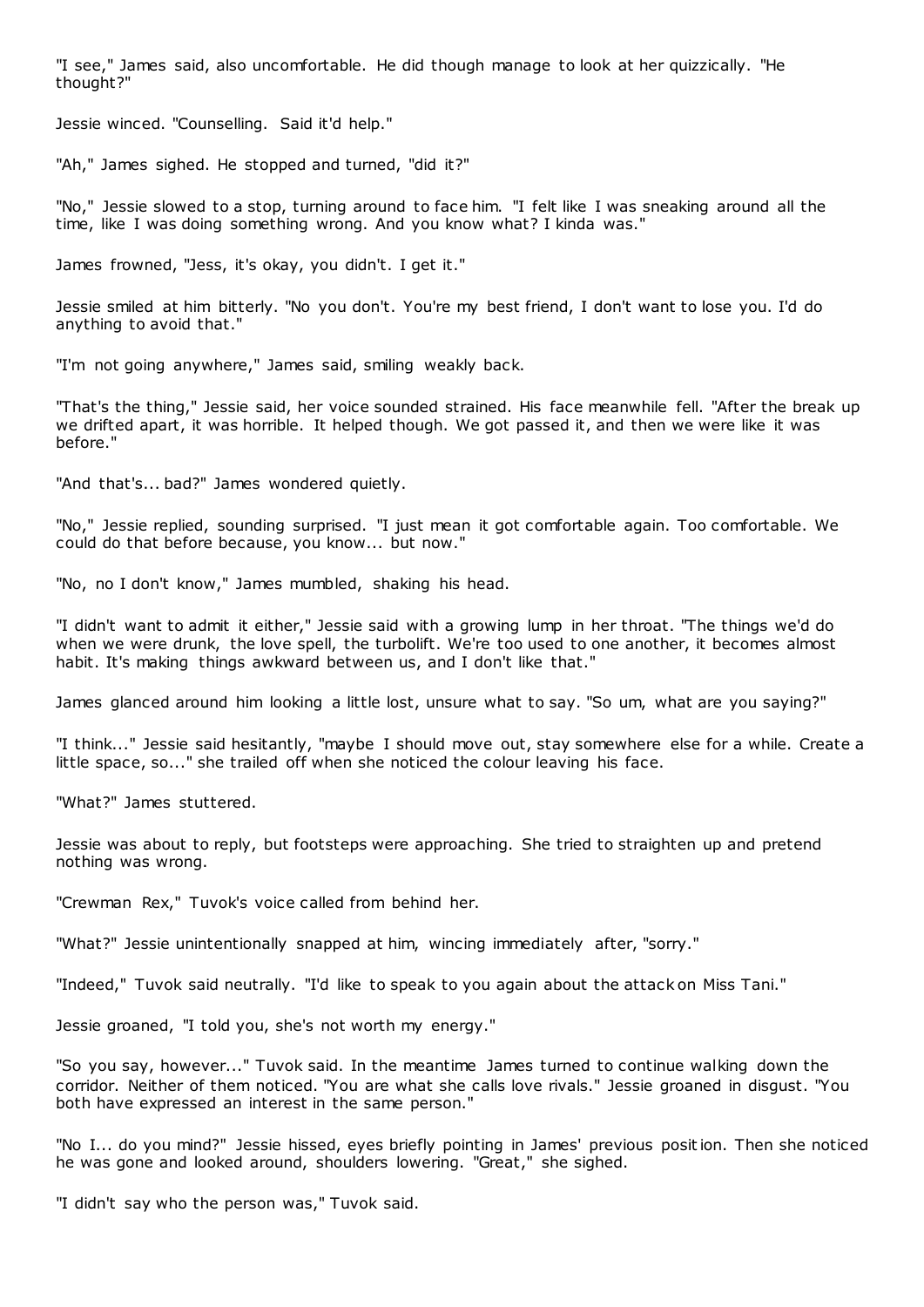Jessie stared up at him icily, "yeah, Tani? I think even he knows you mean him there. Lucky for you..." She gestured her head in the direction James had been. Tuvok looked, eyebrow raised. "Look, why would I? Tani's not a threat," she started to stammer, "not that I like him like that or anything. Shut up."

"Please come with me," Tuvok said.

Jessie groaned and rolled her eyes.

### **Chakotay's Quarters:**

Morgan rushed through the door, aiming straight for the bathroom. Before she could even open the door she dropped to the ground unconscious.

"Ohno, not again," Morgan groaned as she looked around her new misty environment. A figure emerged from the clouds to approach her.

"Hello again Morgan," Kes said softly.

"Isn't there a different method of communication? This place freaks me out," Morgan said.

"No, sorry," Kes replied.

"Well, what am I doing here this time?" Morgan asked.

"Well I noticed that your crew is faced with a confusing murder mystery," Kes said.

Morgan groaned, "so? What else is new?"

"You see the killer is not somebody you expected," Kes said.

"Really, who is it?" Morgan asked.

"Well when I was on Voyager, I was threatened to leave the ship by a crewmember," Kes said.

"But mum said that you left because you wanted to explore your new powers," Morgan said.

"That's what I told her, the person who threatened me told me that if I told anyone about the threat she would kill me," Kes said.

"What about your powers? You could've defended yourself with them," Morgan said.

"I was threatened before they even developed. She was still capable of hurting me when I decided to leave," Kes said.

"Who was it, and is it the same person who attacked Tani?" Morgan asked.

"I'm afraid so, she must be stopped," Kes said.

"Well, who is it?" Morgan asked.

Jessie stomped through her quarters door, heading straight for her room and muttering to herself. Inside her bedroom a few bags were on the bed and on the floor, wardrobe left half open. She looked around at them all with a growing sense of dread.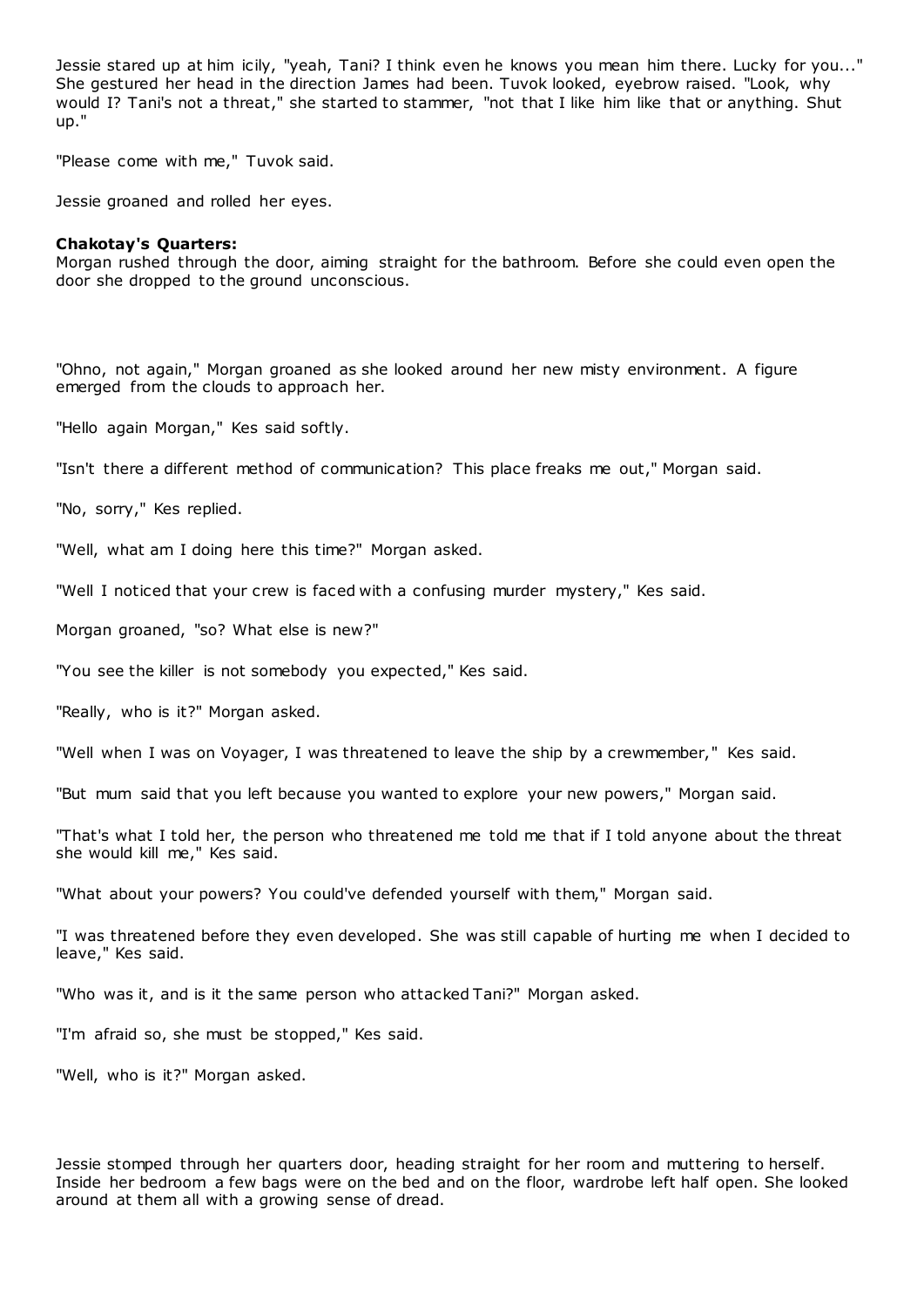"No, forget it," she snapped, brushing one of the partly empty bags onto the floor, depositing the few tops everywhere. With a heavy sigh she walked over to collect them again, trying her best not to cry with a lump in her throat. "God, stop it. It's your own fault." She picked a few of them up.

The last one had landed by the wardrobe. Jessie had to shuffle forward to reach it. While she was doing that the lights went out. "What?" A ruffling sound in front of her put her on edge, so she backed away while tapping her badge. "Rex to Security." The only response she got was static noise.

Next thing she knew she was lying on the ground, cheek to carpet, her head pounding so much she felt sick. The last thing she remembered was a couple of hands grabbing her.

Morgan stared blankly at the ethereal Ocampa, expecting her to continue. A few minutes of her not doing so riled her up. "Well, who?"

Kes frowned, "that's odd. You should've seen the flashback."

"Why can't you just tell me?" Morgan asked while starting to dance on the spot.

"Perhaps the link is weakening a little," Kes mused aloud. Her gaze drifted off to one side, mouth open slightly.

Morgan growled in frustration, "well can you hang up and call back in five minutes? Or just leave a message saying the murderer's name, that'd be swell."

Kes shook her head, Morgan took that as a no until she stared at the girl in a blind panic. "Jessie's, she's the next victim."

"What, when...?" Morgan stuttered.

The strange mist faded away, leaving behind her quarters. She tapped her commbadge while getting up. "Janeway to Security. You need to get to Jessie Rex urgently, she's in trouble."

Morgan reached Jessie's quarters and promptly began to try pry them open. Inside the living area seemed normal, undisturbed. She rushed for one of the bedrooms. The door opened but she could see nothing.

"Jessie?" she called while rooting around her pocket for a PADD. Once she got it she used it as a light source, pointing it around the room. She noticed the bag on the floor first, then headed towards the bed.

There she saw her, lying slumped face down. Morgan hurried to check on her. "Sickbay, we have another victim. Can you get a lock on Jessie?"

She got no answer. Meanwhile she checked to see if she still had a pulse. Her fingers barely touched her throat when what looked like a Borg nanoprobe burst out of Jessie's cheek.

"What the hell..." Morgan stammered over the top of a small shuffling sound. She looked, it came from the wardrobe. "All right, come out. I know you're still here." The cupboard doors that were behind her suddenly opened and she was forcefully pushed into the dresser.

Someone approached, almost gliding to her side, the face hidden in the dark until the light from the other room shone on the side of her face.

"You!" Morgan snarled.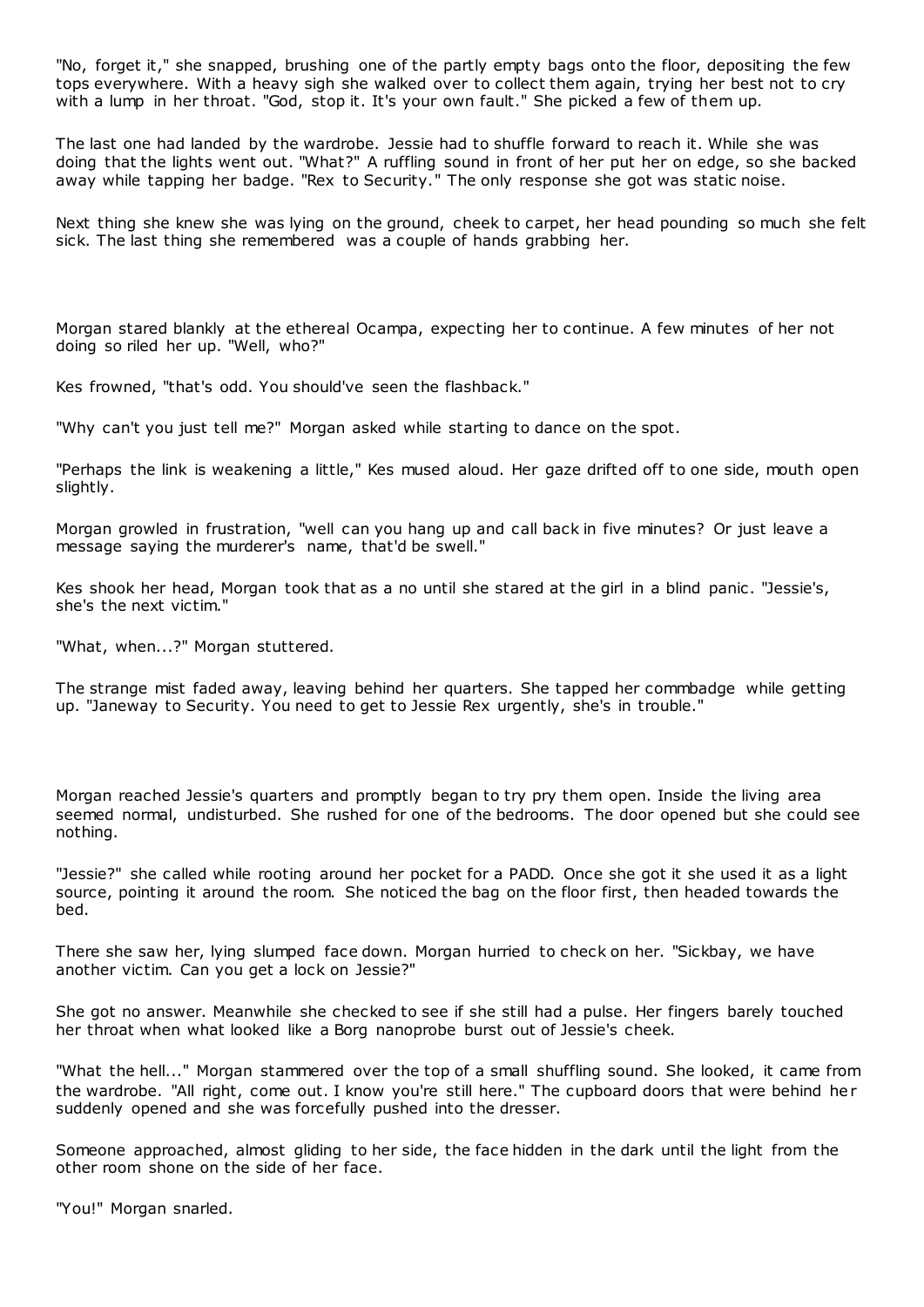"I'm so glad you stopped by, it saved me the trip to your quarters," Annika sneered.

"Why don't you give up while you're ahead, it'll save me the energy I need to kick your ass," Morgan said. Annika quickly pulled a knife out of her pocket and she slashed Morgan's arm with it. "Is that the best you can do?" Morgan asked as she held her left arm. Annika pulled out a hypospray.

"Since I've always been the one to explain, I'll tell you what this is. It's a secret formula I've been working on. It re activates drones nanoprobes, but they end up going out of control in the end. There's no telling where they would erupt. Of course there is a high chance that the nanoprobes will attach onto vital organs. That could prove fatal. I doubt Jessie would last long if that were to happen," Annika said.

"You bitch!" Morgan yelled and she punched Annika in the face. She stumbled backwards, slamming into the wardrobe.

Like it was nothing, the ex-drone got her bearings back. "Nice try, Morgan," Annika sneered. She hit Morgan in the face hard enough to make her stumble backwards into the bed. Annika put the knife on a dresser on her way over to her. She sat in between Morgan and Jessie, leaning over the teen to hold her by the throat. "There's no need to resist Morgan. Don't you know resistance is *futill*," Annika said as she brought the hypospray down.

Morgan shuddered in disgust and anger. It gave her the boost she needed to push the woman off her towards the door as it was opening. A couple of unfortunate security guys were bowled over on their way in. The only one left stepped over them casually to get into the room quicker. He took one glance at Morgan and Jessie, he lunged forward to get to them. Annika's painful grumbles delayed him, bringing his attention back down to the ground.

"I'll get her to Sickbay," Morgan said while scooping up Jessie in her arms. "You get that cow locked up, she's finally flipped."

James didn't need to be told even once, he had already nonchalantly pointed a phaser at Annika as she hurriedly got back to her feet. One shot and she was down again.

Thompson chose that moment to leap onto his feet. "Ah, good job team, another one well done because of me." James and then Foster stared at him blankly. Morgan shook her head on her way through the doors. "I totally got in her way, stopped her from escaping. Who's the man?" James rolled his eyes and followed Morgan, leaving Thompson looking even more smug than before. "See, he can't deny it."

"One of these days, I'm going to get that transfer to another department," Foster moaned.

## **Sickbay:**

Kathryn made a b-line straight for her daughter, and Tom who was treating her. "Are you okay?"

"Yeah I suppose so," Morgan answered.

"What did that little Neelix's snot coffee in my vicinity do this time? I have half a mind to eject her into space," Kathryn said.

Morgan's lip curled. "It wouldn't be the first time."

"Ah you're right. I need something different," Kathryn said.

Tom looked at the both of them, both amused and a little worried. "Little what in your what?"

Kathryn brushed him off with a hand wave near his face. He groaned and wandered off.

"Apparently she's the one who attacked Lilneli and Tani as well. Jessie was next on her list," Morgan said.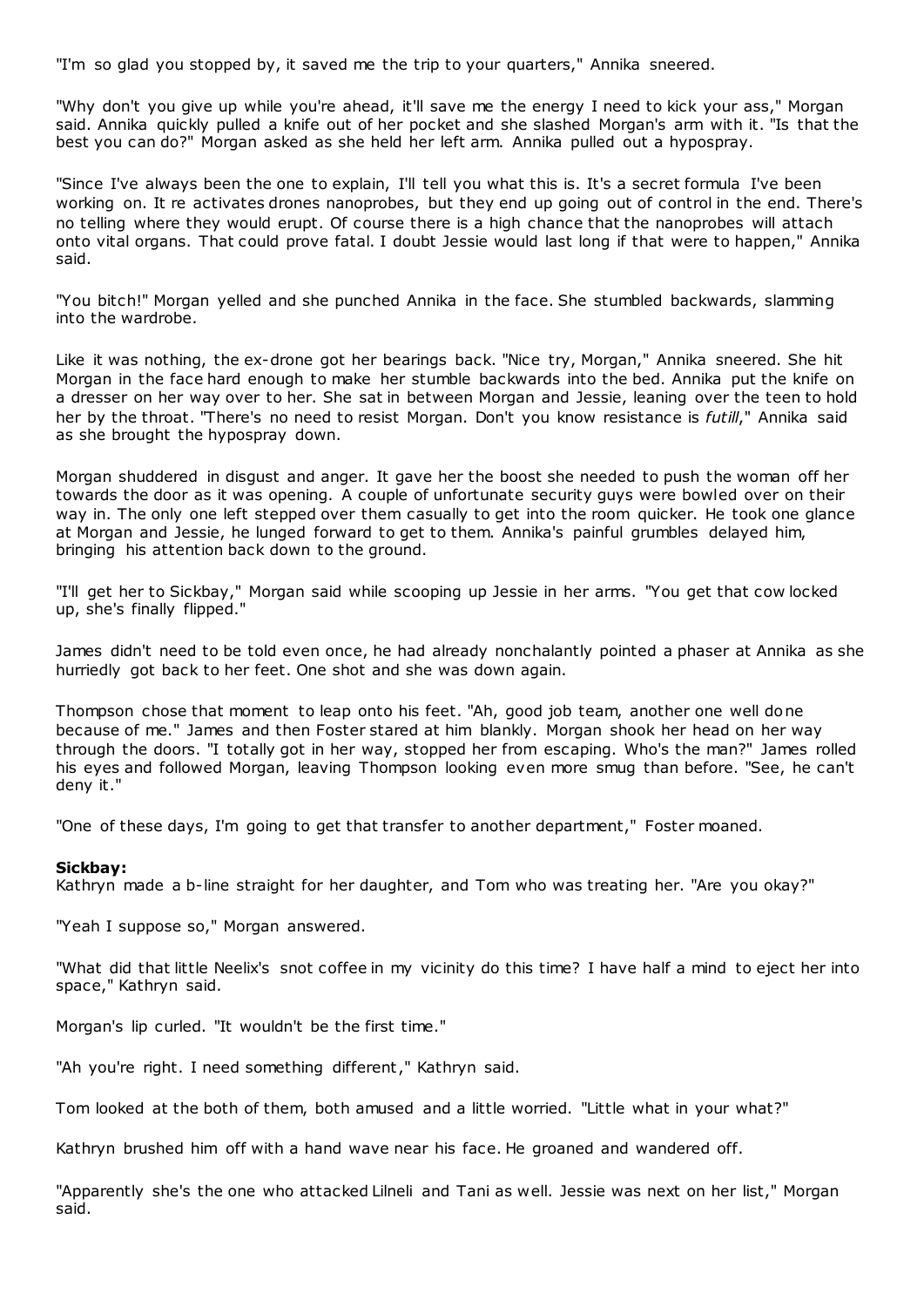"Yes, Lilneli. She will be missed," Kathryn said, eyes darting from side to side. "Unfortunately I will be busy during her funeral, so your father will have to make the speech."

"Mum," Morgan warned her with a little chuckle. "She's the one you said cuts your hair, remember?"

Kathryn's eyes bulged almost out. "Ohno! I've been calling her Lilly all this time. Who the hell is Lilly?"

The Doctor wandered over, albeit reluctantly. "If I can interrupt..." Kathryn's stare said no but she said nothing. "I seriously doubt the attacks during the last two weeks are related. What happened to Jessie is not the same."

"Why do you think Annika attacked those other two, it doesn't make sense," Kathryn asked.

"I don't, Kes told me," Morgan replied.

Kathryn smiled, "well that's me convinced."

The Doctor cleared his throat, then scowled at the teen. "Not this again. Morgan, you do not have telepathic abilities. Nor can you communicate with Kes."

"Well if I don't, how the hell do I know about her? It's not like anyone's ever mentioned her, ever," Morgan grumbled.

"Why would Annika attempt to murder Lilneli, Tani or Jessie? What do any of them have in common?" Tom asked on approach. "All I got are Tani and Jessie have been Borg before."

Morgan nodded, "yeah she was a bit sour about other Borgs..."

"Like I already said; Annika likely has nothing to do with the previous two attacks. Tani claims she was attacked in the dark by somebody humming some annoying little ditty, her words," the Doctor said. "That doesn't sound like something she'd do."

"It's not like this ship has that many suspects to pick from," Kathryn said. Tom was about to say something while turning his attention towards James. "Yes, that's it. James tried to kill Jessie. You solved the case, you utter plonker."

Tom sniggered, "what?"

"It's not my fault I'm running out of things to call you, Ensign Punchable Face," Kathryn hissed.

The Doctor had enough, he returned to his patient, quietly judging almost everyone.

"About that. The Ensign thing was a joke, so when are you going to re-instate me?" Tom asked.

Kathryn stared with a furrowing brow, then side eyed Morgan who giggled. With a normal face she focused completely on her daughter. "Did Kes tell you anything else?"

"She said that Annika threatened her to leave the ship," Morgan answered.

"She did? Kes told me she was concerned her powers were too dangerous," Kathryn said. "How, what?"

Morgan shrugged, "I dunno, it wasn't the part I was bothered about anyway." She wandered off towards the biobed, her mother followed. "Hey Doc, you didn't say if Jessie was fine."

"No, because that remains to be seen," the Doctor said.

James glumly turned his head toward Morgan, only lightly. "The Doc's put her in an induced coma to slow the nanoprobes."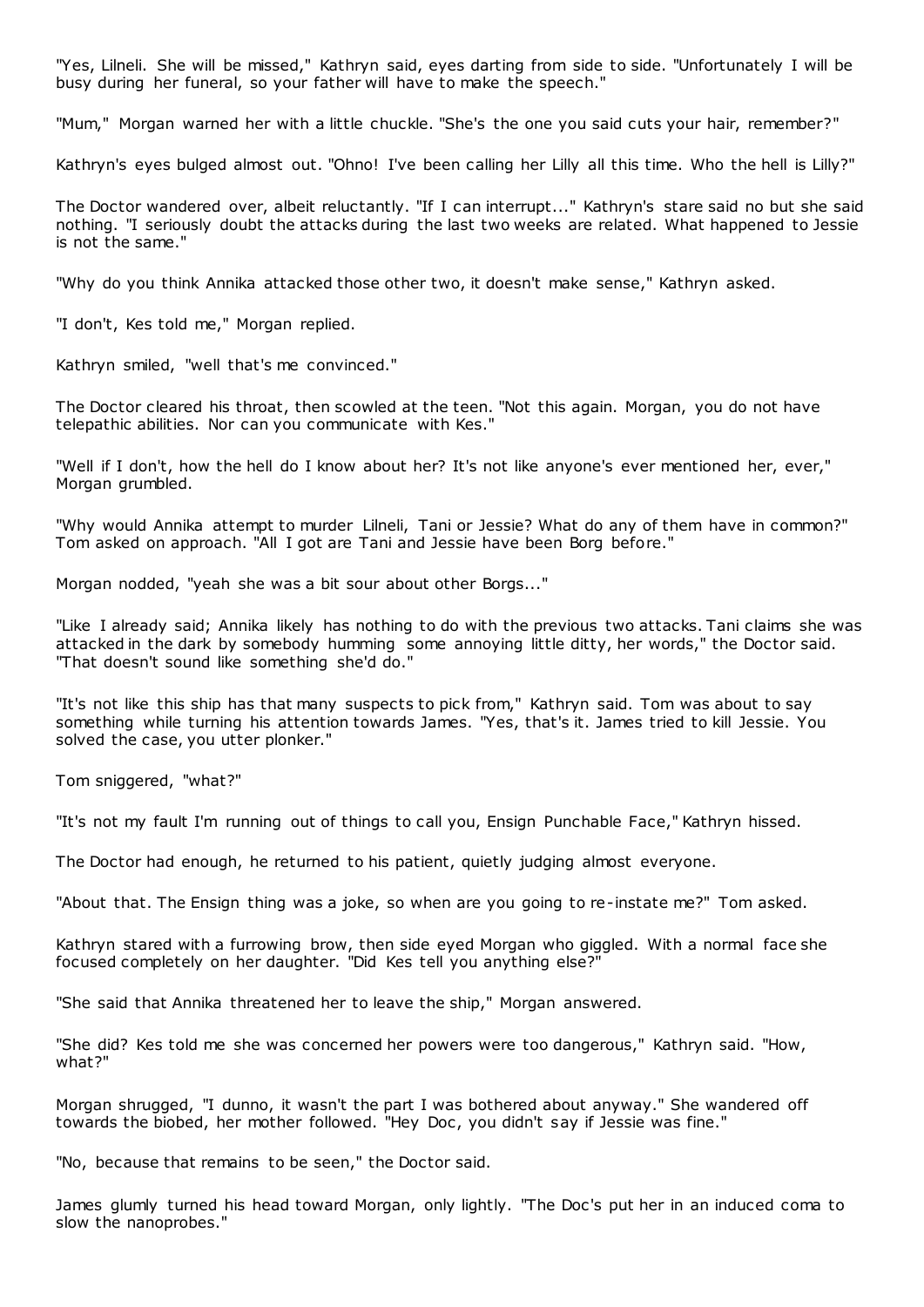Morgan gently placed a hand on his shoulder. "She'll be okay."

Kathryn's eyebrow twitched, however only the ever observant Tom noticed it so he struggled to keep a smirk from forming.

"I hope you're right. If she dies, so does Annika," James said.

"Murder again?" Kathryn snapped louder than she meant to. "Why don't we drop a chainsaw on her too, for old times sake."

Morgan laughed nervously, "I wouldn't call it dropped." Her mother's pointed scowl in their direction had her lower her hand back to her side.

"Too quick," James commented. He noticed Kathryn staring at him, so he turned to face her. "What, since when do you care about Seven dying?"

"I watched that bimbo get blown to bits in an explosion, yet she wandered back onto the ship without as much of a change of clothes," Kathryn said.

Morgan looked confused, "she does that?"

Kathryn continued as if she never spoke, "whoever came up with this so called joke, it's not funny. Killing her isn't going to solve anything."

"Finally, some sanity for once," the Doctor sighed in relief. "Clearly Annika is not well. Perhaps some understanding would make all the difference."

James tried to catch his laughter in his throat, of course everyone heard him. "Right. What did you say to me when I started my probation in Sickbay?"

"Try not to kill anyone, is what I say to everyone who works for me," the Doctor said. Tom shook his head. "Clearly yours was a different situation."

"Clearly, but I don't mind, I've had enough unwanted advances the last year," James said.

Kathryn bit her lip firmly. Tom didn't try, he laughed. The Doctor looked confused until he got it, then he stomped off in a huff.

"Yes well, putting the Doc's gross crush aside for the moment, if Annika really attacked those other two as well as Jessie, we need to know why, just in case," Kathryn said.

"Eeew, the Doc likes Annika?" Morgan groaned.

Tom tried to bring back a straight face. "Well she's getting better."

Morgan's face paled, everyone assumed it was because of her Doctor realisation. "Wait, an annoying ditty. What does ditty mean? I thought that Annika humming about herself was a bit strange, even for her."

"It probably means a song, why?" James answered.

"It probably means she was humming Barbie Girl," Tom added. James and Kathryn stared at him as if he admitted to being a Justin Timberlake fanboy. "What, it's annoying."

Morgan didn't look amused either. Tom slinked away a few steps. "I'm sure when I was approaching Jessie's quarters I heard something like that. So it must've been her who attacked Tani at least."

The Doctor marched back to them, brandishing a PADD. "Here, I'll prove why she didn't attack Tani and Lilneli. I videoed my interview with her while I was treating her in the brig." It was then shoved in the middle of them while he smiled proudly.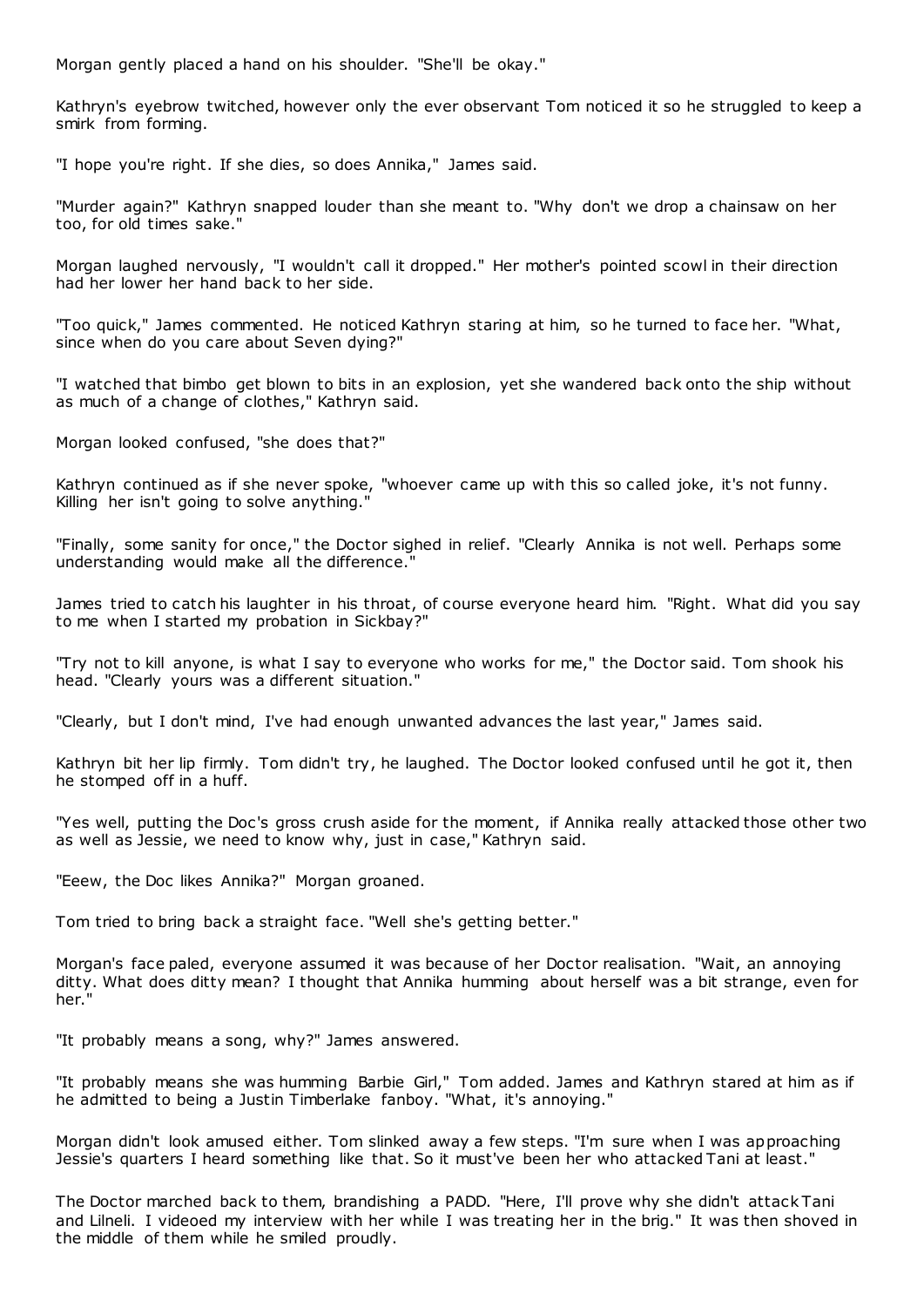*"You are my sunshine, my only sunshine,"* it instead sang to them. The Doctor's face turned bright red in an impressive half a second. He went to turn it off, but Morgan grabbed it off him.

"Eeew again," Morgan complained, tossing it to James. She then wiped her hands on Tom and turned her back on them all.

*"You make me happy when skies are grey. You never know dear..."*

Kathryn groaned, she reached over to turn it off. Then she got a good look at who the singers were. James already had and was staring in disgust towards the Doctor. "No wonder she's flipping insane," Kathryn spat at the hologram.

The Doctor tried to snatch the PADD back. James groaned and let go so he could. "I played the wrong one. Here," he said while tapping on it. This time the inside of the brig was shown with Annika standing behind a forcefield.

*"Have you seen how many there are? It's clear what's going on here. Not one of these imbeciles are good enough to replace me, so you bring more and more in,"* Annika's voice complained. *"I mean, I was doing the ship a favour. How many times has that Jessie been a hindrance, causing all the trouble for the ship? I count three episodes out of seven. Disgusting."*

*"Annika, that's not even close to being right,"* the Doctor said.

*"What, you want me to count Season One as well?"* Annika snarled. *"Very well."* She stared into space for a second. *"Twenty three. That's not including the things she's done before I joined. I can count those too if you wish."*

"What the hell is she blabbering about?" Morgan asked.

The Doctor shushed her.

*"What? You're on their side aren't you?"* Annika snapped.

*"Of course not. But whatever Jessie's done, doesn't justify what you did to her. You understand?"* the Doctor said. *"Tell me, why..."*

*"Don't get me started on that little Janeway terror. She thinks that because she's related to the Captain, she is better than me. No one will remember her, and no one can fantasize about her without it being incredibly skivvy."*

Kathryn irritably groaned, "okay that's enough. That proves your point how?"

"Obviously, Tani and especially Lilneli wouldn't be on her radar. She targeted Jessie because she had an issue with her," the Doctor said.

"Since when? It's usually James she tries to piss off," Morgan said.

Kathryn's eyes widened a little knowingly. "That's true. Maybe she got the bedrooms mixed up, so attacked Jessie instead."

"But she's whining about her," Tom said, pointing at the PADD.

"Yes now. Before this, I don't think she even knew her name," Kathryn said. "You know her, she has to be perfect all the time. She wouldn't admit to a mistake."

Morgan scrunched up her face, "so what, are we assuming someone else did Tani and Lilneli in? What now?"

"If I'm correct, the answer to this problem is clear. I have the perfect treatment regime," the Doctor said.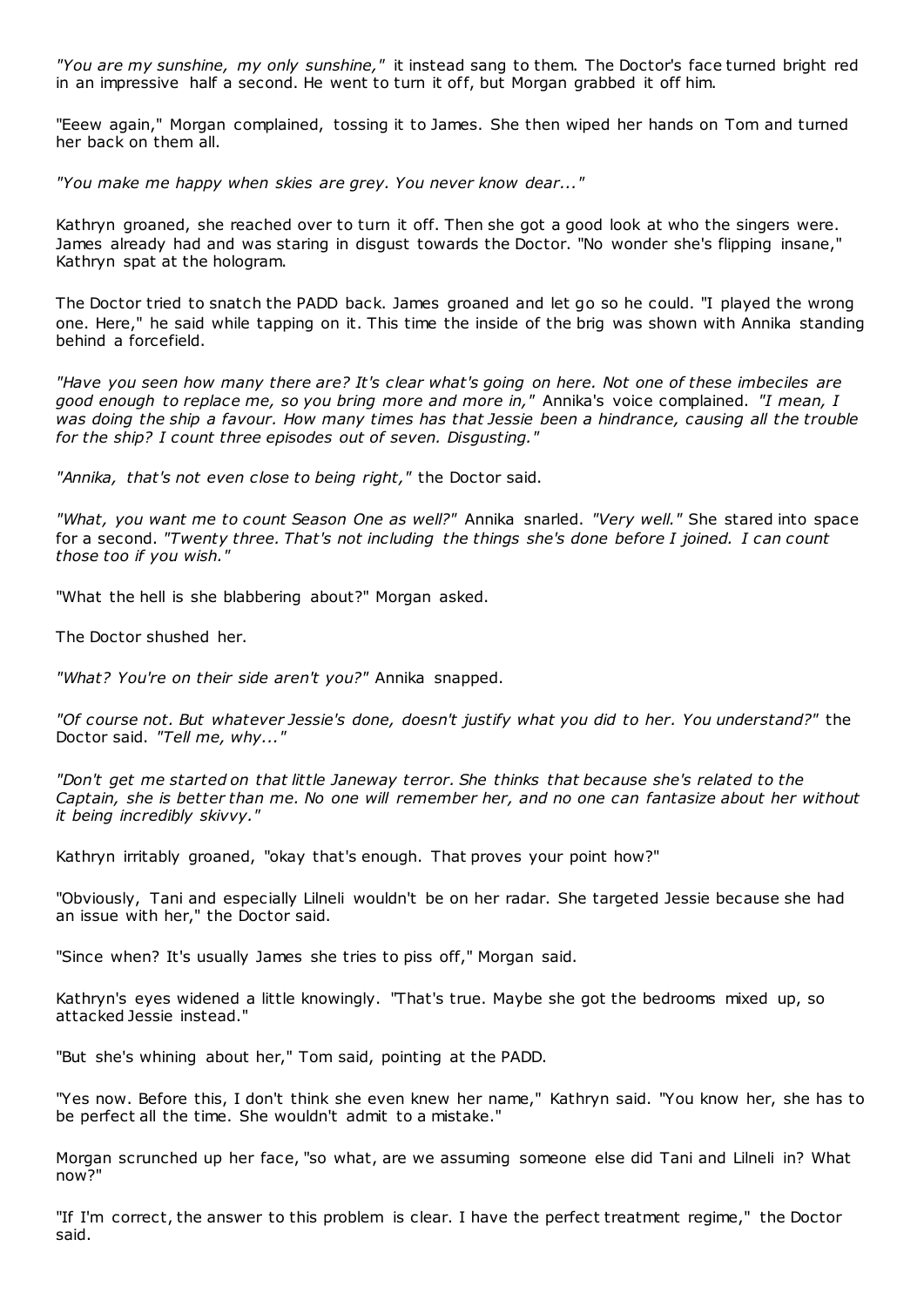"Euthanasia," James said.

The Doctor gasped in horror, "no! I couldn't do that."

"That's okay. I volunteer," James said.

"You... no, no," the Doctor stammered angrily. "Annika clearly has some issues she needs to work out. My suggestion is far more humane."

James shrugged without a care in the world, "you and I clearly have different definitions of the term."

The Doctor grunted, turning away to ignore him. "I agree that Annika should be confined as punishment. I suggest..."

"Ooh a nut house!" Morgan blurted out.

"I've got an old program in the archives. It's a mental health hospital," the Doctor said through gritted teeth. "Nut house is very offensive, by the way." Morgan rolled her eyes. "Since Annika would be the only patient, treatment would be quicker."

"Yes, this'll cure her of trying to kill people syndrome," James said, smiling bitterly at the hologram. He didn't see it, but the Doctor flinched at the words.

Kathryn hinted at him to be quiet with a finger to her own lips. "You're assuming her only problem is her jealousy of Morgan, James and/or Jessie. That's not being ill, that's just her. As is her decision to kill. And you call us offensive."

"I have diagnosed her with an actual disorder," the Doctor said in offense.

"Since when?" Morgan asked.

The Doctor visibly twitched in anger, "since the interview. Excuse me, I've got to focus on treating Jessie for the moment. I'd much prefer it without all the riff raff."

"That's too bad," James said, taking a seat on the nearest empty biobed.

"Morgan?" the Doctor said, almost pleadingly in the teen's direction.

She glanced between him and James. "Oh dear, that's a tough... nah." She turned to walk out.

"I don't suppose your refusal has anything to do with, what did you call it Captain, your gross crush on a certain someone," the Doctor said.

Tom's ears perked up. "What's that now?"

Morgan's cheeks flared up. "What? Oh for, Tani!" she screeched as she stormed out.

"Well, I think I figured out who really offed Tani," Tom chuckled.

"Morgan?" Kathryn said dangerously.

The oblivious Tom kept smirking, "no, Jessie."

"Oh for," Kathryn groaned and turned to leave as well. "Keep me posted, Pavarotti."

Unknown to her, the Doctor took that as a compliment and beamed proudly. Tom wished he could storm out as well.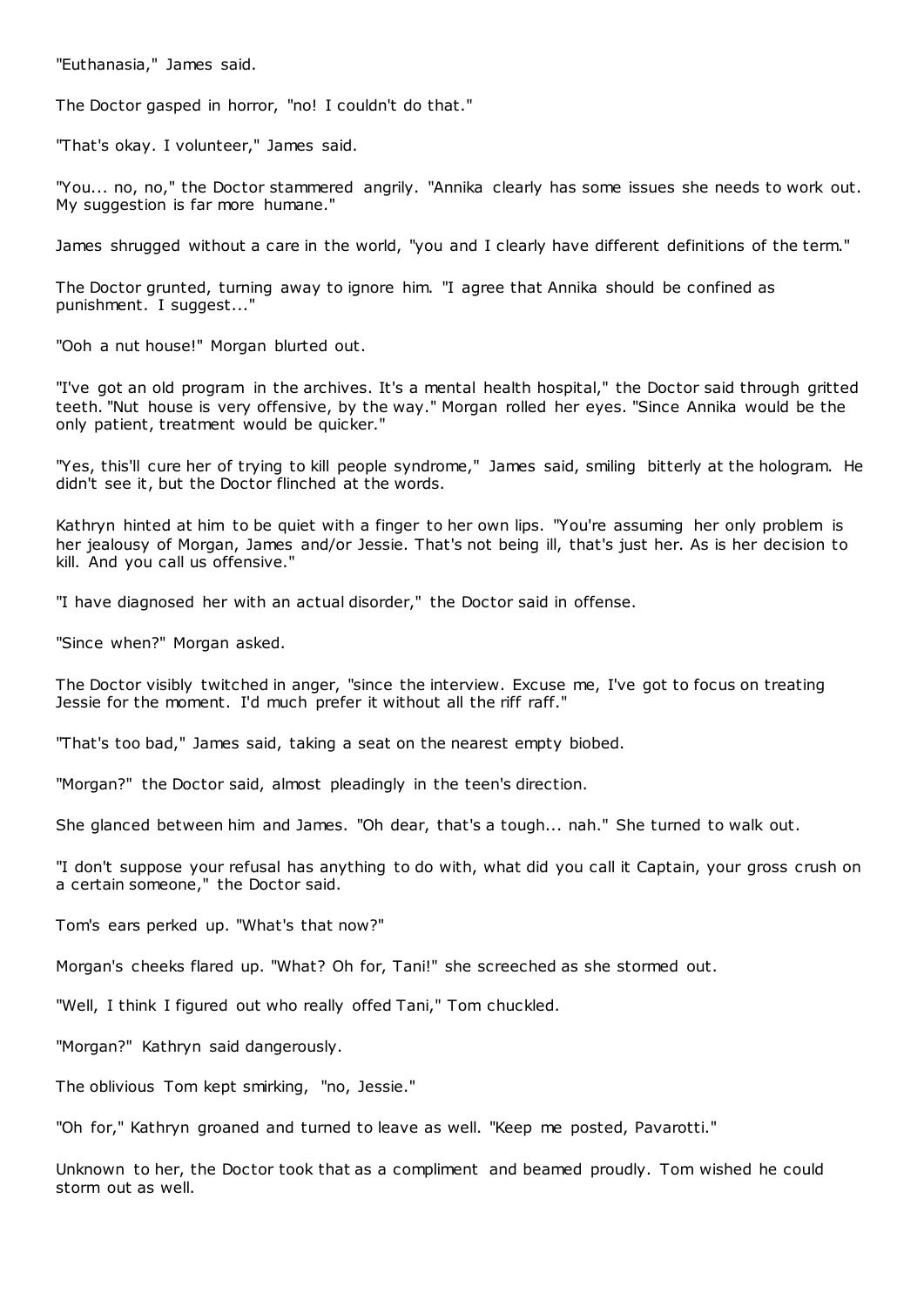Kathryn stepped onto the bridge, absentmindedly humming. A few people covered their ears as discreetly as possible so she wouldn't notice.

"What's that?" Chakotay asked.

"What?" Kathryn stared at him blankly.

Chakotay smirked. "That little tune you're humming."

Kathryn wasn't sure what he was talking about, not until she started humming again. She froze, her head pounded as if something had been thrown into her forehead.

*"You are my sunshine, my only sunshine. You make me happy..."*

*Kathryn groaned in her sleep, batting away anyone or thing near her face. "No no, Mark, you'll crack my favourite mug."*

*"You never know dear, how much I hate you..."*

*"Mmm coffee marshmallows and beans," Kathryn drooled, rolling over with her arms firmly grasping a cup against her chest.*

*Annika approached smiling her toothy grin, humming the same tune all the while. She reac hed down towards Kathryn's throat, still humming.*

*Kathryn moaned, smiling contently and very unaware of this. "Oh Tom, you shouldn't have." That put Annika off, she looked confused. Kathryn's smile turned into a disgusted grimace as her fingers shot out, poking Annika directly in both eyes. As if nothing happened, she rolled onto her other side and started snoring.*

*Annika couldn't help but cry on the ground for a few minutes. Once she was done, but still with blurry vision, she looked around even more confused than before. "Where am I? How peculiar." She got up and headed for the door.*

*Kathryn's snoring turned into humming the same tune she was earlier. Annika froze at the door for a while before wandering off outside.*

"Kathryn?" Chakotay said in concern.

"Wh..." Kathryn shook her head, then looked at him. "Morgan was right. Annika did attack more than Jessie."

Chakotay didn't seem surprised in the slightest. "Was there really anyone other than the Doctor who doubted?"

Tuvok approached. "Captain, I believe I have found evidence linking the first incident with the second."

"Oh really?" Kathryn said while caressing her sore head.

"Indeed. Not only did the suspect have many awkward encounters with the second victim, he also allegedly broke into Lilneli's quarters to arrest her mate, rather violently I may add. Perhaps..." Tuvok explained.

"And Tuvok," Chakotay mumbled, confusing the Vulcan.

Kathryn squeezed the bridge of her nose before looking up at him. "Are you serious? Lilneli's ex boyfriend was a serial groper. So James was a little rough on him when he arrested the perv, he deserved it, even Lilneli thought so."

"But Captain," Tuvok protested.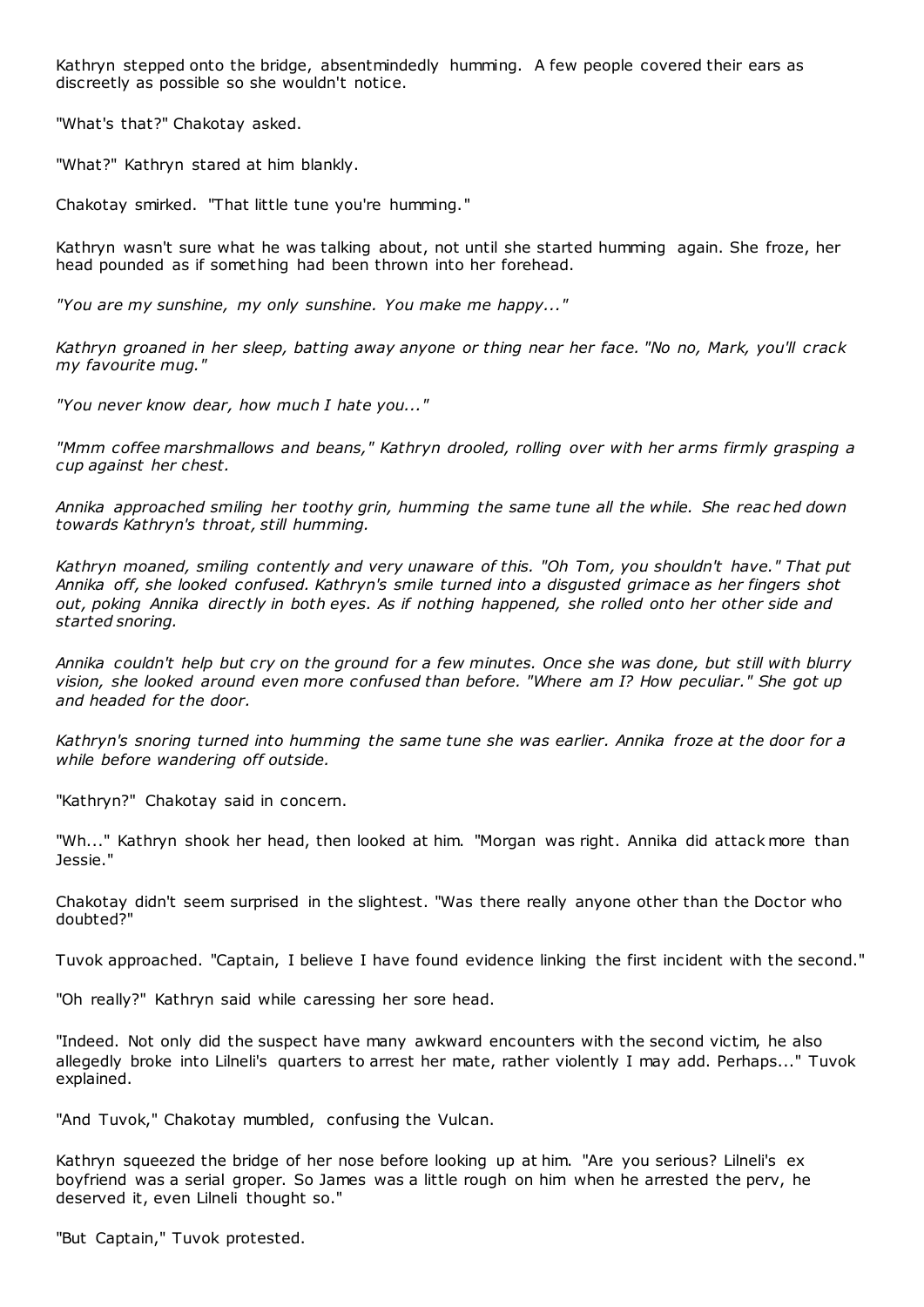"No buts, I know who did it," Kathryn said while standing up, "because I was going to be her first victim." Anyone who heard her stared with a mix of confusion and surprise. "I remember now, thanks to the Doctor's stupid little evidence."

Chakotay jumped up to his feet as well, concern all over his face. "What do you mean? When?"

"Tuvok, check for me when Annika's scheduled tune ups with the Doctor are," Kathryn ordered.

Tuvok wasn't sure what to make of it. He walked off to his station anyway.

"You think the Doctor did this to her?" Chakotay sounded very surprised.

"Not intentionally, at least I hope not," Kathryn grumbled.

Tuvok glanced up from his station, "she is scheduled Saturday at 2000 hours, every week."

"Oh really?" Kathryn said, smiling knowingly. "It's that stupid song. It's a trigger."

"That's..." Chakotay said while he thought about it, he trailed off. "Oh. A trigger implies someone did this to her."

"Not necessarily. The way she's been behaving lately, or even years ago for that matter. Remember the stupid squeaky alien she had a fling with, who then tried to attack Morgan?" Kathryn said. Chakotay winced and looked toward Tuvok. "I knew we were too lenient on her. She wouldn't need much convincing to attack the people she doesn't like. The problem is, why now and why the song?"

## **The Holodeck:**

Annika sat in a sterile little bedroom with her back straight, staring blankly in the direction of the Doctor standing by the door.

"I realise this is a little confusing for you, unsettling even. So I thought we could continue our social lessons. It might help you relax," the Doctor said.

"I see no reason for this confinement, Doctor. Release me," Annika said, her eyes widening and fluttering robotically.

The Doctor sighed sympathetically. "We'll get to the bottom of this, together. I promise. I know you wouldn't kill anyone. Now..."

Annika's eyes drifted to one side. "Kill? Who have I killed?"

"Clear that from your mind for now. Do you recall our last few lessons?" the Doctor smiled.

"Yes," Annika replied, her gaze clicking back to match his. "You taught me to sing. You said I had a natural talent. That I'd be better than Morgan, and..."

"Hold on," the Doctor said, "I never said you were better than anyone, nor worse. Lets start from the top shall we?"

## **Sickbay:**

The lights dropped out one by one, leaving only the occupied biobed's panels as the only source of light.

As the doors opened, a soft humming echoed into the room. Annika stepped inside, smiling as she looked around. Her eyes lay on the occupied bed, her humming turned into singing, "but if you leave me to love another, you'll regret it all someday. You are my...

Something collided into her from the left, pushing her into the wall. She found herself on the ground on her knees. Shakily, painfully she stood to look her attacker in the eye.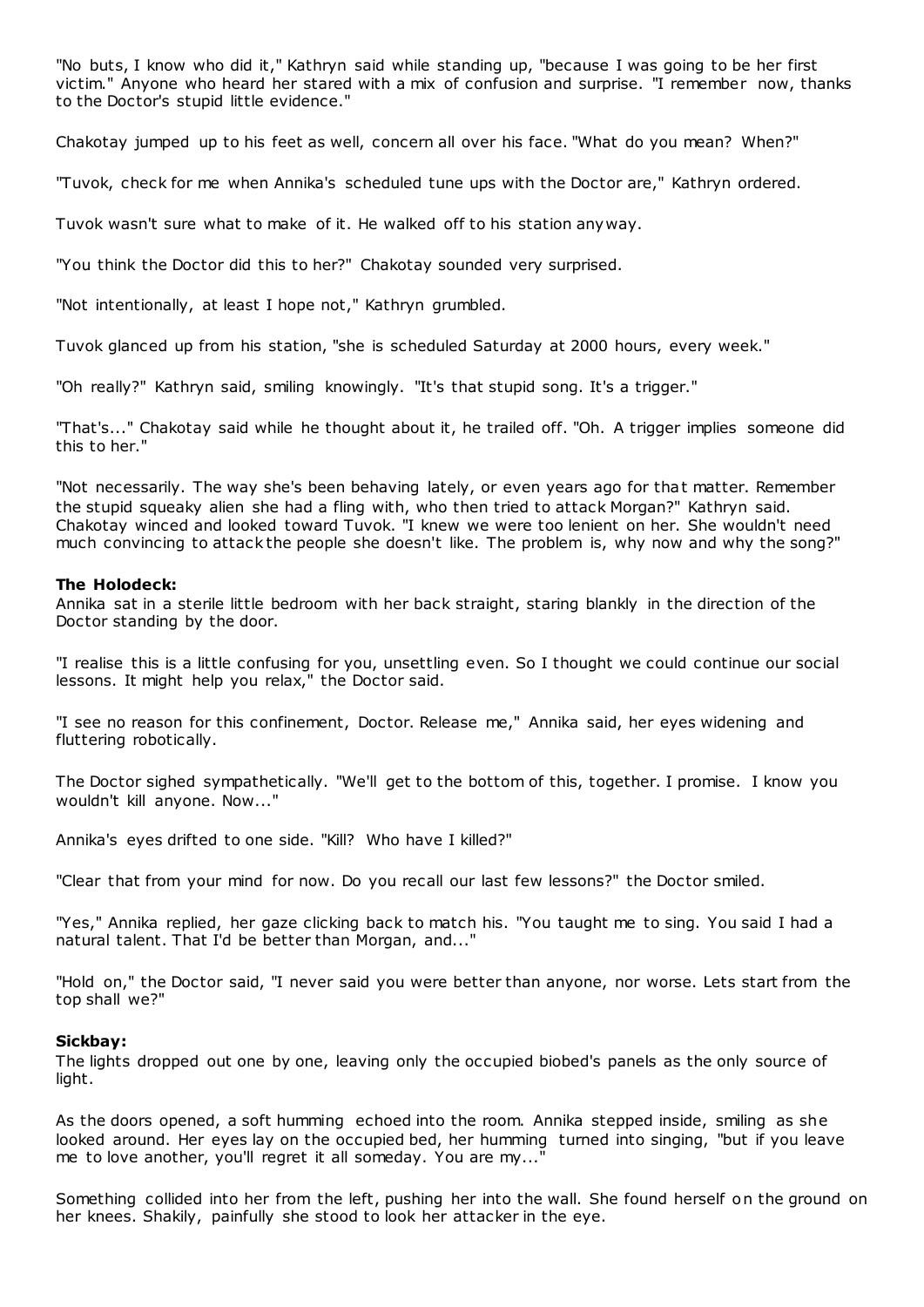"I should have known," she said.

"You're not going to touch her while I'm here," James said.

"Ooh, I'm shaking," Annika said sarcastically, she grabbed a hold of his arm to pull him towards her. "Sorry chump, but you're no match for me. Besides, you're not the kind of guy who'd hurt a woman."

"Guess again," James said and he hit her in the face. It made her stumble backwards and crash into the console behind her. She looked shocked as she felt where she'd been hit. A bit of her hair had fallen out of place too.

"How dare you damage my perfection, now you'll pay!" Annika screamed, she brought out the hypospray again.

"God, you're just like Janeway," James muttered.

"How dare you compare me to that old hag!" Annika yelled.

"Yeah, I think I kinda insulted Janeway by saying that," James said.

"That's it, I wasn't going to kill you but I have no choice now," Annika said angrily. She approached him again but he just threw another punch her way, flooring her once more. "You," she spat.

James walked over to her so casually and with a blank face, she didn't expect the couple of brutal kicks to the ribs. The pain made her double over into a fetal position on the floor.

"Listen Barbie, if you mess with Jessie, you mess with me," James said.

"Ooh, do you see me trembling," Annika said. She used her right leg to kick him back, giving her the time to pull herself back on to her feet. She brought out her knife and she paced in front of him. "Don't mess with me, you're out of your league."

"Really? I guess you're..." James said. He hit Annika more forcefully and she fell back onto the floor, her knife slipped out of her hand. "Wrong."

Annika brought her left hand to her face. She felt dampness under her nose. It was bleeding heavily. Her right hand reached the knife but James stood on her hand. "I wouldn't try that, if I were you," he warned.

"Fine, what about this?" Annika said as she pressed the hypospray into his ankle.

He stumbled backwards and a few seconds later he collapsed. Annika pulled herself back onto her feet after picking up the knife. She walked over to Jessie's biobed. She looked back over at James. "Want to watch?" she asked. She raised the knife into the air and brought it back down into Jessie's stomach.

"That was fun," Annika said a few seconds later. She walked out the door.

Tom, Tuvok and his security team arrived in Sickbay. Tom rushed over to Jessie as Tuvok and the security team looked around the room.

"Commander, she was stabbed a few minutes ago. If I don't put her into stasis I won't be able to revive her at all," Tom said. A forcefield appeared around Jessie's biobed after he stepped away. He then rushed over to James who was unconscious. Tom scanned him with the tricorder. Tuvok walked over too.

"He has the virus that Jessie has," Tom said. His tricorder started screeching. "Ohno, we need to get the Doctor back! One nanoprobe has attached onto a major artery, he's bleeding internally," Tom said.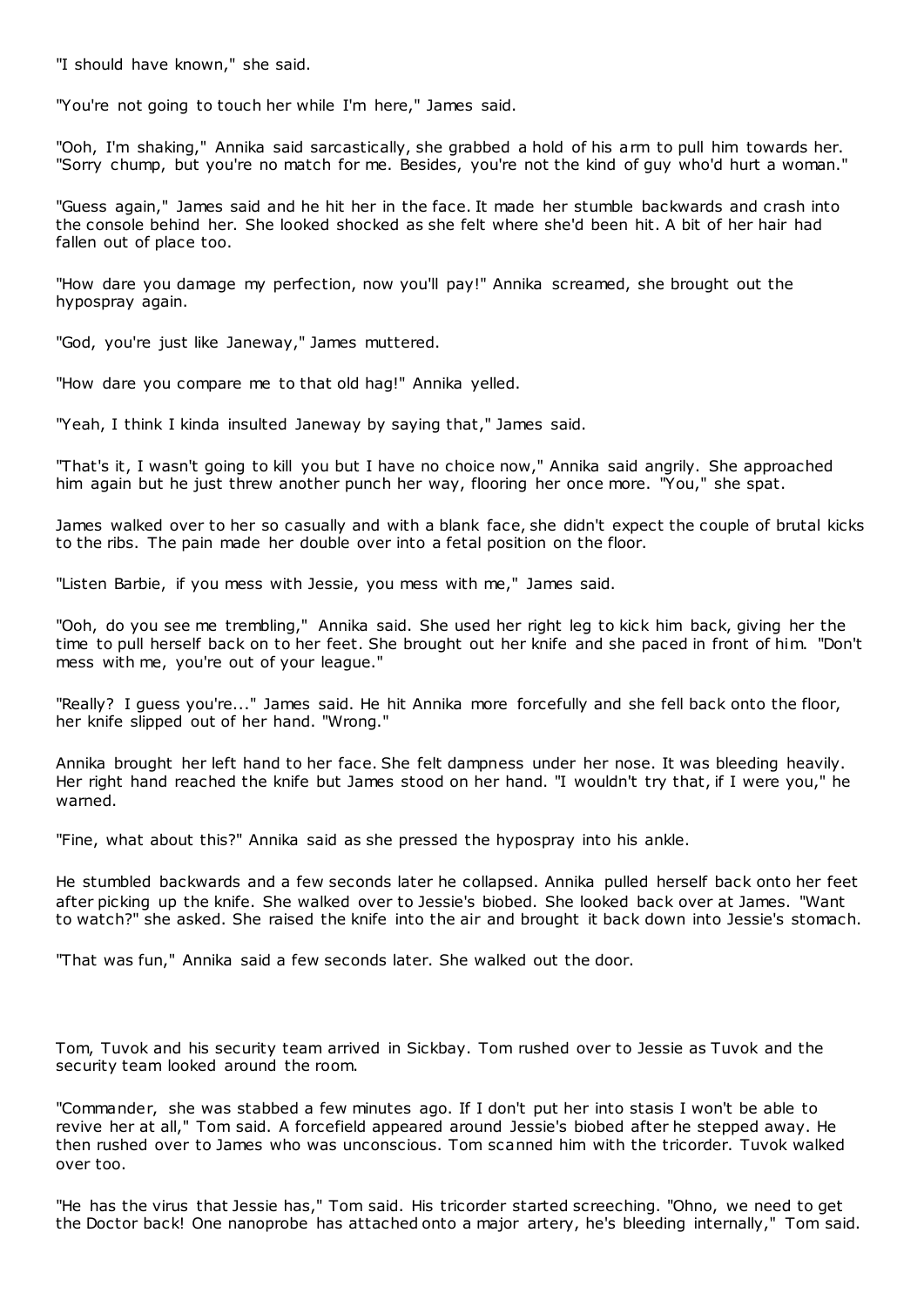Tuvok rushed over to the nearest console and he started working at it.

Kathryn entered as well, her cheeks flexed as she looked around. Then she spotted something on the floor near to where James was lying.

"You will never beat me!" Annika barked at the same time she swung her fist.

Morgan grabbed that wrist, then delivered one of her own. Annika slamming into the wall, denting it, it did nothing to calm the younger girl down. She charged forward to continue the blows.

"Futile," Annika hissed whilst dodging down, tucking under the girl's arm to get out of her way. Then she threw herself at her from the side, pushing them both to the ground. The dagger was brandished, ready to impale her in the torso.

Morgan scrambled backwards to get away, only for the knife to plunge into her thigh. Her screams drowned out Annika's giggling. She pulled it out to attack again, Morgan swung her uninjured leg into her attacker's face. For a second Annika looked dazed, but she laughed it off and grinned.

An excruciating noise approached. Annika froze with a stunned look on her face.

"Hama da da do da da, hama da da do dada."

Morgan frowned, it was coming from behind her but there was no way she was going to turn around and look.

"Wo bamma ba ba," the noise which barely sounded like a voice was getting louder. "Mama ma heeeeeeeeeeee!" All of the glass panels in the corridor cracked from the pressure.

"What the hell is that?" Morgan asked mid cringe.

Annika twitched, Morgan swore she saw the gears turning and sparking behind her eyes. "What is happening?" she asked, standing up.

Neelix wandered down the corridor towards her in a world of his own, dancing, if you could call it that. He started to shake his butt on the spot, completely oblivious. "Mama do the hump hump, won't you pleeeeeeeeeeeease..." he screeched the last word, the panels couldn't take anymore, shattering glass everywhere. "Na na nah, har har haaaar!"

"Okay, now I'm torn between who to use this on," a voice behind Annika grumbled.

Morgan's attention darted up while Annika swung around. A hypospray pressed into Annika's neck, making her scream in agony. She dropped to the ground next to Morgan, almost landing on her bad leg.

"What..." Morgan stammered, shuffling backwards. "Mum?"

Kathryn glared in Neelix's direction. "I've saved a milligram of this crap for him. He doesn't have nanoprobes, what will it do to him?"

"Nothing," Morgan said, not sounding sure.

Annika lifted her head up just as a couple of nanoprobes pierced her face, "actually he doe..." Kathryn finished off the hypospray on her, causing her to pass out again.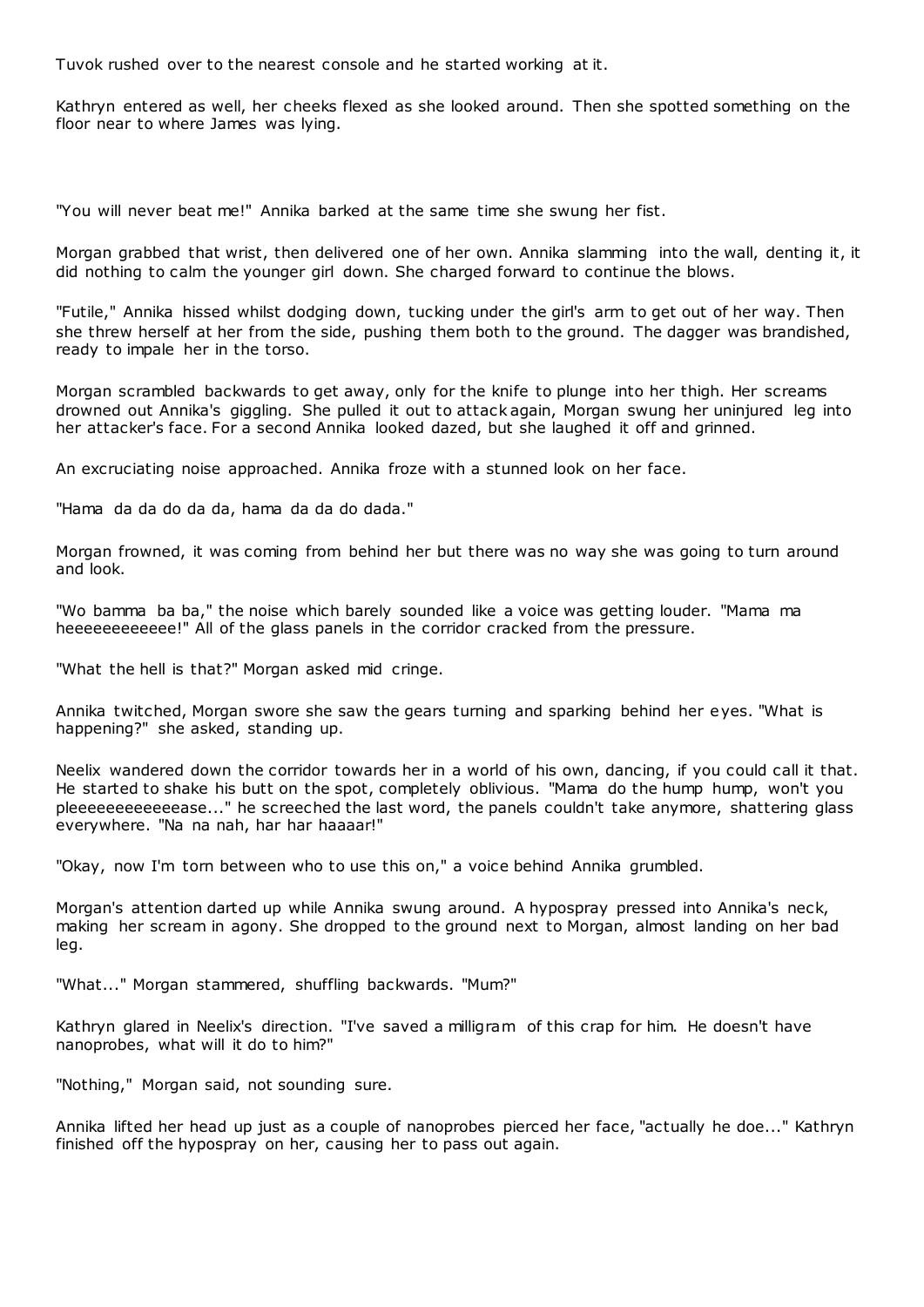*Captain's Log Supplemental; I'd love to say that everything is back to normal, but Neelix's stupid torture song is stuck in my head. Annika of Nine has been confined in the Holodeck hospital until further notice. All of her surviving victims have now been released from Sickbay.*

*Now if you'll excuse me, I'm going to continue headbutting the wall.*

"Do you really need this many shoes?"

James stepped into his quarters at the same time, freezing him on the spot. He wasn't sure whether to go further in.

Jessie stepped out of her room grumbling to herself while repeatedly balling her fists. When she noticed James her hands dropped to her side and her face softened. "Oh good, you're back."

"Who?" Andrew's voice stammered. He made his appearance at the door. His reaction to seeing the new arrival was pretty much opposite.

"Do you need any help?" James asked only in Jessie's direction.

Jessie considered it but that immediately left her feeling guilty again. Andrew though scoffed at the thought. "No way, you're going to need a second, maybe third bag for those shoes. Why don't you leave some behind?"

"I'll get it," James said while shaking his head. He went into Jessie's room to Andrew's dismay.

"Yeah right," Andrew chuckled, still he followed him. His jaw almost fell out when James picked up a massive bag on the floor and flung it over his shoulder.

"No, no... He can't take it, he'll know where you're staying." Andrew hinted for him to pass the bag over.

Both James and Jessie gave him the same judgmental stares. James shrugged and put the bag down while keeping a hold of the strap, handing that over. Andrew smugly took it off from him.

Jessie walked back inside still armed with the same expression as before. That didn't change when Andrew strained to lift the bag. It didn't even lift a millimetre off the floor. His face was red, not just from the effort he was making. The pair watched him instead try to drag it out, very slowly.

When he was gone five minutes later, James allowed himself to smirk. "So, I didn't get the restraining order."

Jessie groaned, "ignore him, he..." she struggled to think of the word. "He takes everything too seriously."

James sighed, staring down at the floor. "Are you sure about... do you really have to do this? I can, I will do whatever."

"I know you would," Jessie said as her face fell. "But you shouldn't have to. This is my fault, my issue. I'll still see you, just not every morning or night. A few months or so we'll be back to norm..." She was interrupted by rapidly approaching screams, her eyes widened. "What the hell?"

The door chimed, the noise still continued. James warily approached the door to open it. It was no surprise to him but it was to Jessie that Tom and B'Elanna were on the other side, her with the baby in her arms.

"Morgan said he didn't cry here," Tom stuttered in panic . He flailed about wildly in James' direction as Jessie walked over as well. "Hand him over, quick, before my eardrums bleed."